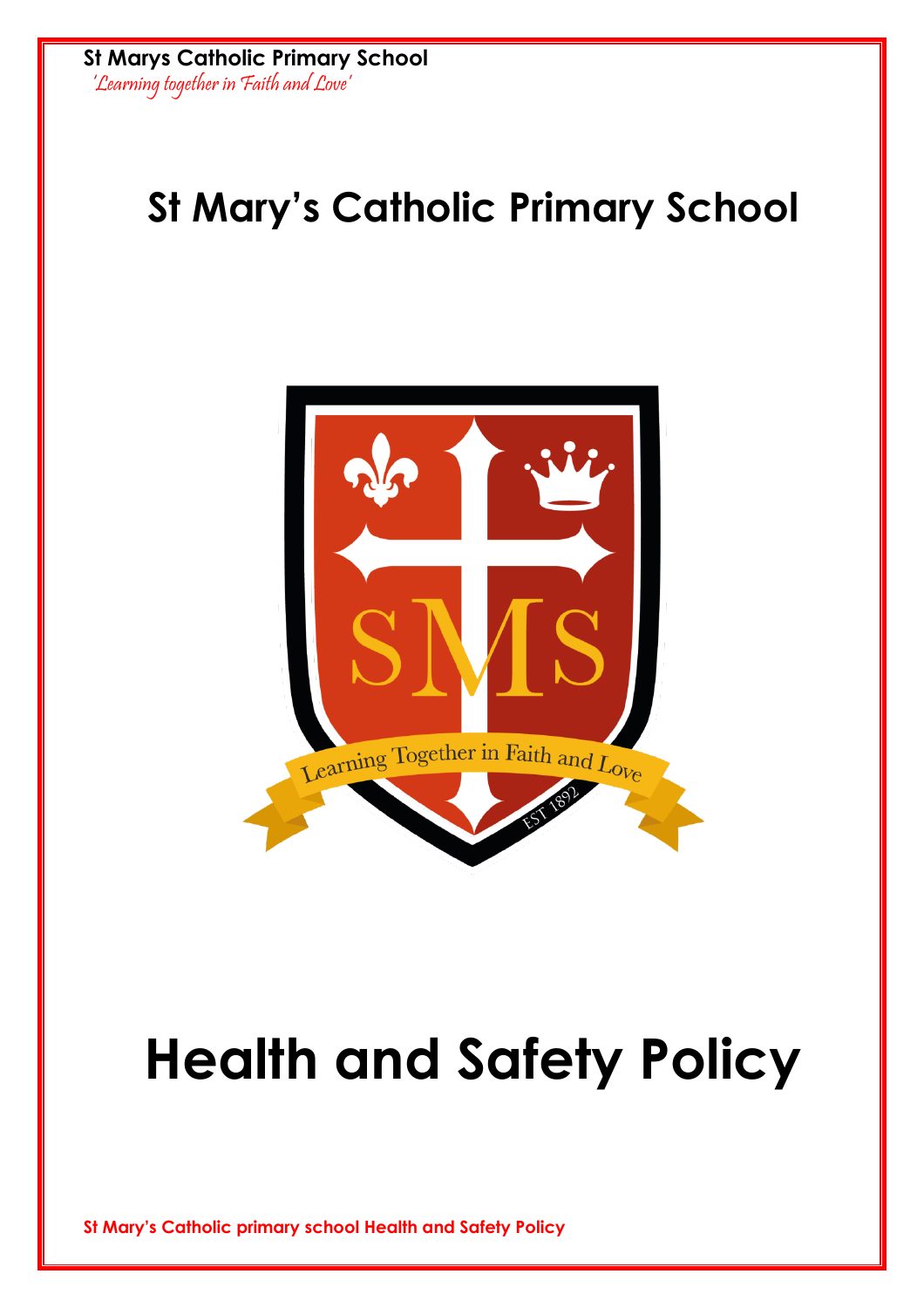'Learning together in Faith and Love'

#### **Mission Statement**

#### *"Learning together in Faith and Love"*

• St. Mary's R.C. Primary School exists to serve the Roman Catholic families of the Parish of Our Lady of the Holy Souls, Kensal New Town and other local parishes.

The aims of our schools are:

- To promote Christian values where children live, learn and celebrate the teaching of Christ.
- To provide a curriculum which is broad, balanced and meaningful and where children can experience enjoyment and fulfilment.
- To promote the highest standards of teaching and learning within the framework of the National Curriculum
- To develop in each child a sense of achievement, value and self worth and to achieve the standards of which they are capable.
- To help our children acquire the skills of independent learning and make sufficiently rapid progress.
- To provide a safe and secure environment where children feel valued, and where they respect, help and care for each other.
- To involve parents in all aspects of their child's education and promote good home/school partnership.
- To develop in our children awareness and respect for the different cultures and religions represented in society and their responsibility to the wider community.
- To foster the continuing development of staff, parents and governors in serving the community.

**St. Mary's Values- these are the values that underpin all areas of our school community:**

- **Kindness**
- **Respect**
- **Tolerance**
- **Honesty**
- **Responsibility (for ourselves and our world)**
- **Co-operation**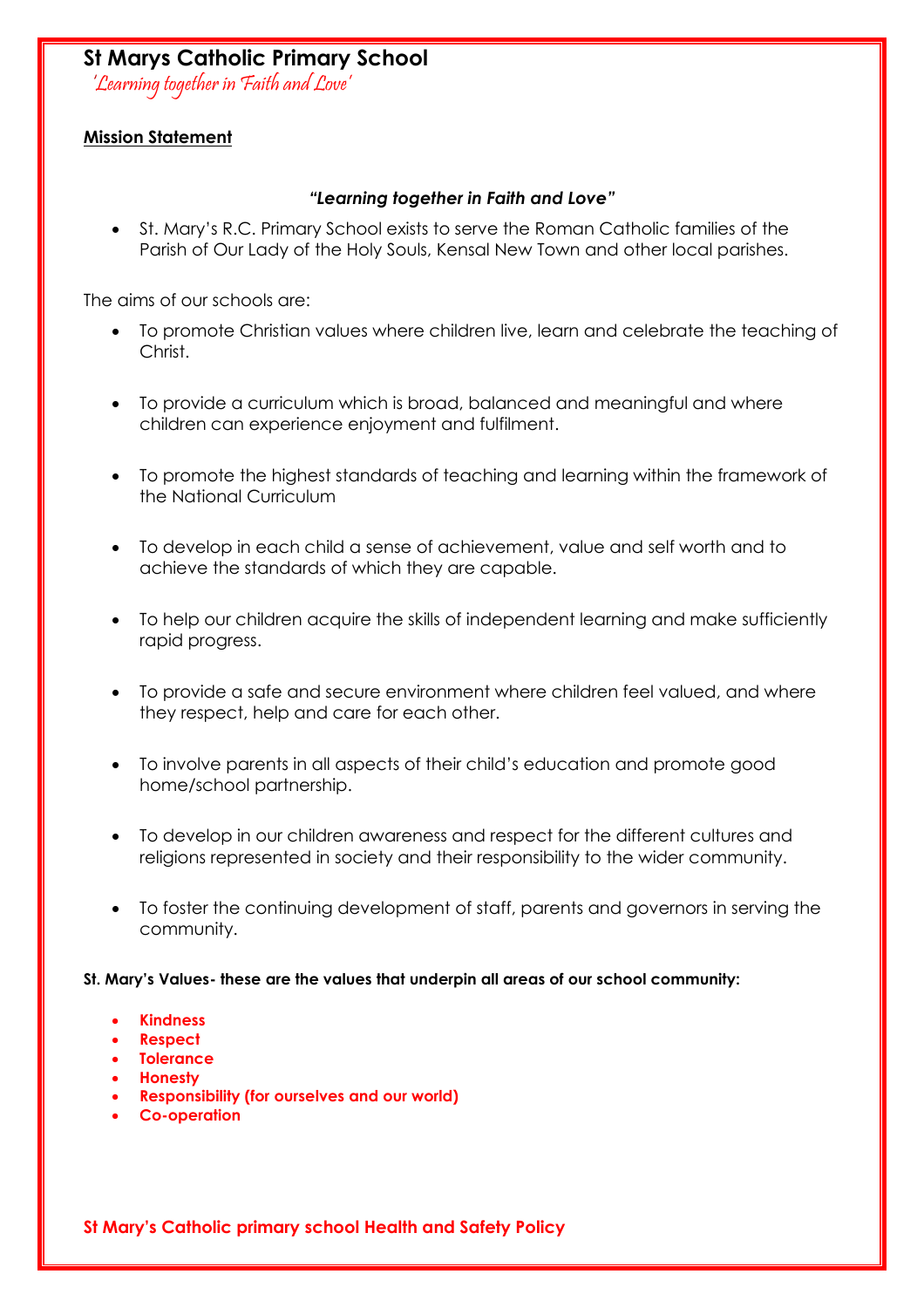# St Marys Catholic Primary School<br>'Learning together in Faith and Love'

#### **Contents**

<span id="page-2-0"></span>

| Appendix 4. Recommended absence period for preventing the spread of infection22 |
|---------------------------------------------------------------------------------|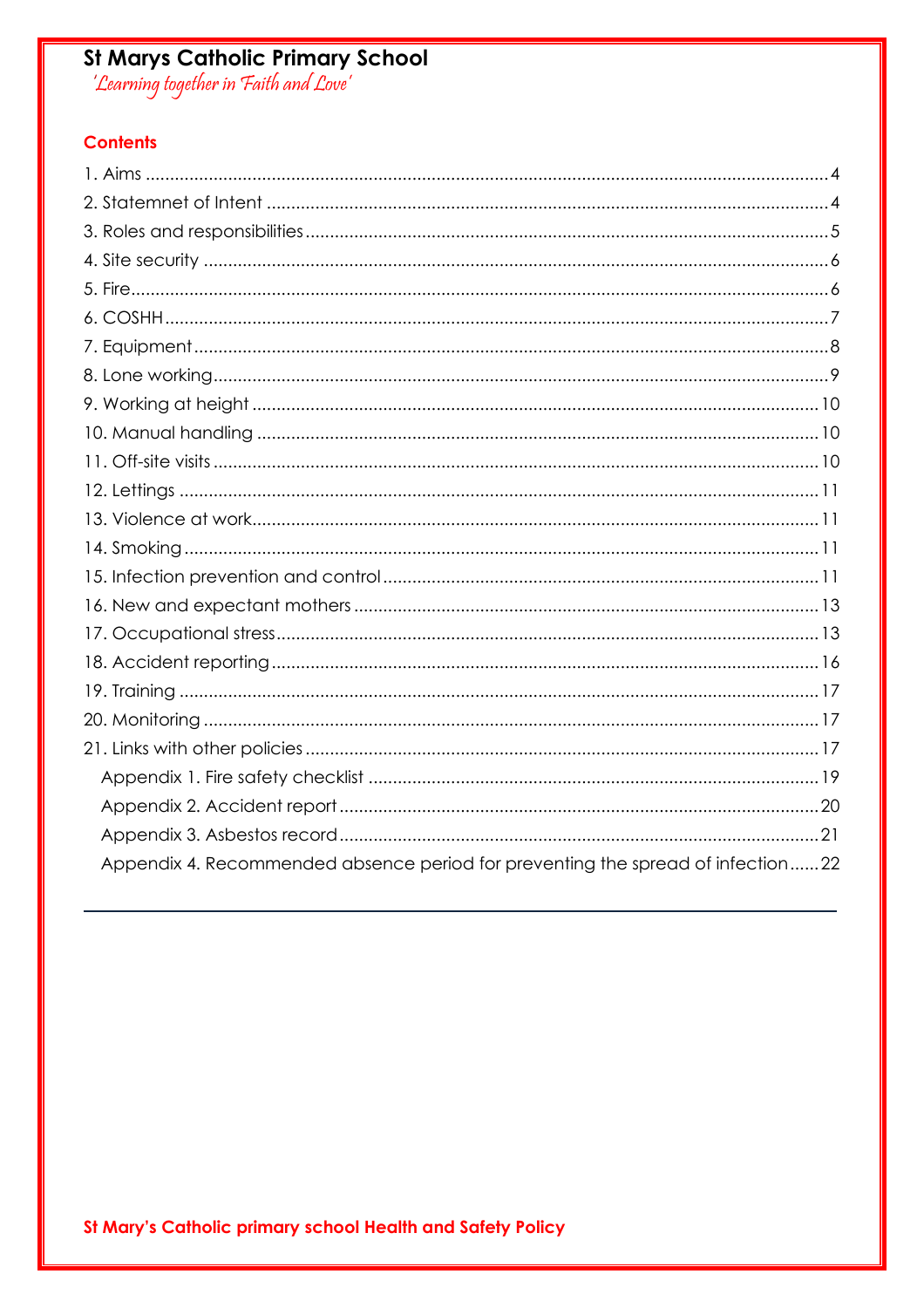'Learning together in Faith and Love'

#### **1. Aims**

Our school aims to:

- Provide and maintain a safe and healthy environment
- Establish and maintain safe working procedures amongst staff, pupils and all visitors to the school site
- Have robust procedures in place in case of emergencies
- Ensure that the premises and equipment are maintained safely, and are regularly inspected

#### <span id="page-3-0"></span>**2. Legislation**

This policy is based on advice from the Department for Education on health and safety in [schools](https://www.gov.uk/government/publications/health-and-safety-advice-for-schools) and the following legislation:

- $\sum$  [The Health and Safety at Work etc. Act 1974,](http://www.legislation.gov.uk/ukpga/1974/37) which sets out the general duties employers have towards employees and duties relating to lettings
- **>** [The Management of Health and Safety at Work Regulations 1992,](http://www.legislation.gov.uk/uksi/1992/2051/regulation/3/made) which require employers to make an assessment of the risks to the health and safety of their employees
- [The Management of Health and Safety at Work Regulations 1999,](http://www.legislation.gov.uk/uksi/1999/3242/contents/made) which require employers to carry out risk assessments, make arrangements to implement necessary measures, and arrange for appropriate information and training
- [The Control of Substances Hazardous to Health Regulations 2002,](http://www.legislation.gov.uk/uksi/2002/2677/contents/made) which require employers to control substances that are hazardous to health
- [The Reporting of Injuries, Diseases and Dangerous Occurrences Regulations \(RIDDOR\)](http://www.legislation.gov.uk/uksi/2013/1471/schedule/1/paragraph/1/made)  [2013,](http://www.legislation.gov.uk/uksi/2013/1471/schedule/1/paragraph/1/made) which state that some accidents must be reported to the Health and Safety Executive and set out the timeframe for this and how long records of such accidents must be kept
- **>** [The Health and Safety \(Display Screen Equipment\) Regulations 1992,](http://www.legislation.gov.uk/uksi/1992/2792/contents/made) which require employers to carry out digital screen equipment assessments and states users' entitlement to an eyesight test
- **[The Gas Safety \(Installation and Use\) Regulations 1998,](http://www.legislation.gov.uk/uksi/1998/2451/regulation/4/made) which require work on gas fittings** to be carried out by someone on the Gas Safe Register
- **>** [The Regulatory Reform \(Fire Safety\) Order 2005,](http://www.legislation.gov.uk/uksi/2005/1541/part/2/made) which requires employers to take general fire precautions to ensure the safety of their staff
- [The Work at Height Regulations 2005,](http://www.legislation.gov.uk/uksi/2005/735/contents/made) which requires employers to protect their staff from falls from height

The school follows [national guidance published by Public Health England](https://www.gov.uk/government/publications/health-protection-in-schools-and-other-childcare-facilities/chapter-9-managing-specific-infectious-diseases) when responding to infection control issues.

Sections of this policy are also based on the statutory framework for the Early Years [Foundation Stage.](https://www.gov.uk/government/publications/early-years-foundation-stage-framework--2)

<span id="page-3-1"></span>This policy complies with our funding agreement and articles of association.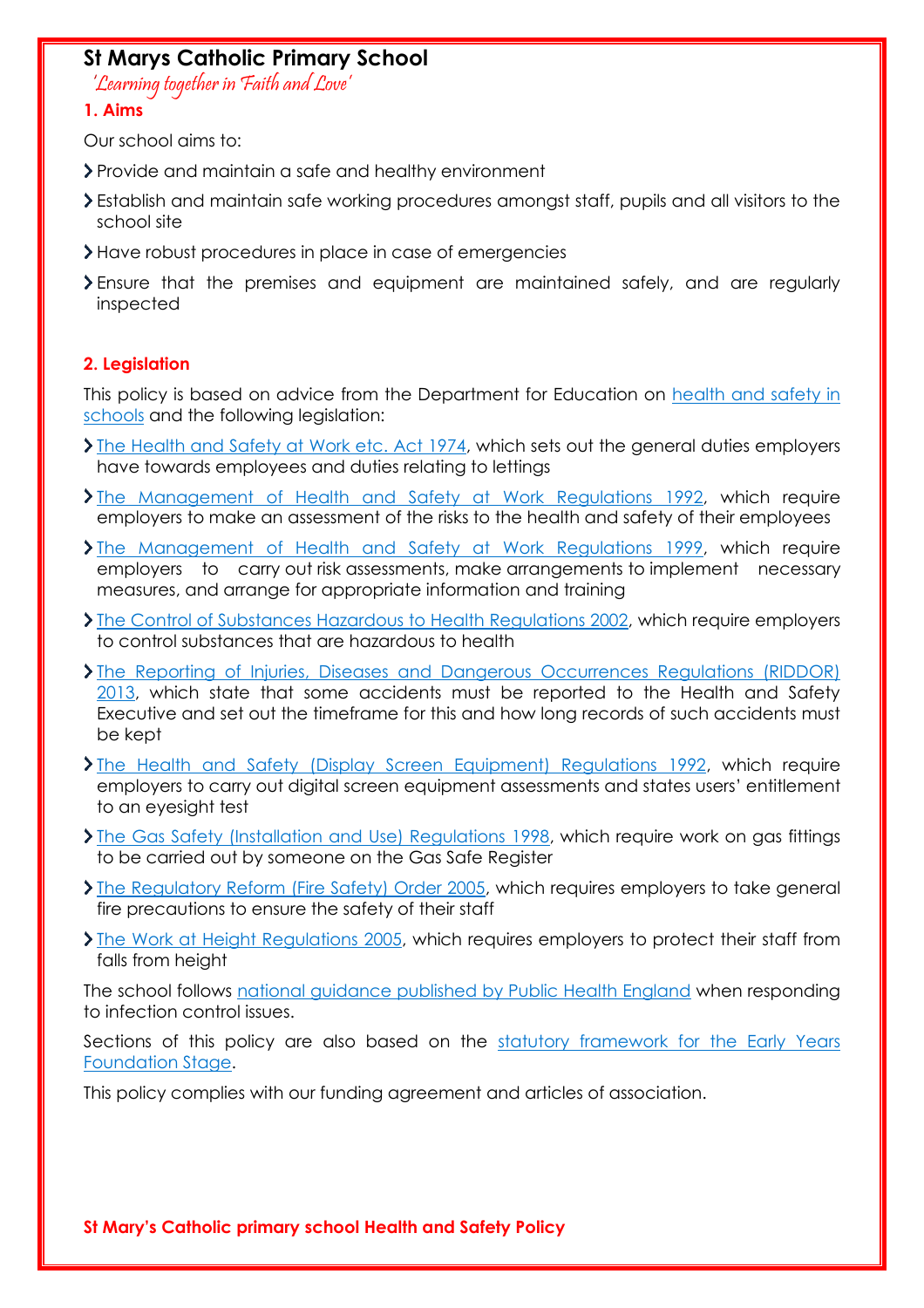'Learning together in Faith and Love'

#### **3. Roles and responsibilities**

#### **3.1 The local authority and governing board**

Royal Borough of Kensington and Chelsea Local Authority has ultimate responsibility for health and safety matters in the school, but delegates responsibility for the strategic management of such matters to the school's governing board.

The governing board delegates operational matters and day-to-day tasks to the headteacher and staff members.

#### **3.1 The governing board**

The governing board has ultimate responsibility for health and safety matters in the school, but will delegate day-to-day responsibility to **the Executive Headteacher.**

The governing board has a duty to take reasonable steps to ensure that staff and pupils are not exposed to risks to their health and safety. This applies to activities on or off the school premises.

The Governing Body, as the employer, also has a duty to:

- Assess the risks to staff and others affected by school activities in order to identify and introduce the health and safety measures necessary to manage those risks
- Inform employees about risks and the measures in place to manage them
- Ensure that adequate health and safety training is provided

Every year a link Governors with the responsibility to oversee health and safety is selected.

#### **3.2 Headteacher**

The headteacher is responsible for health and safety day-to-day. This involves:

- Implementing the health and safety policy
- Ensuring there is enough staff to safely supervise pupils
- Ensuring that the school building and premises are safe and regularly inspected
- Providing adequate training for school staff
- Reporting to the governing board on health and safety matters
- Ensuring appropriate evacuation procedures are in place and regular fire drills are held
- Ensuring that in their absence, health and safety responsibilities are delegated to another member of staff
- Ensuring all risk assessments are completed and reviewed
- Monitoring cleaning contracts, and ensuring cleaners are appropriately trained and have access to personal protective equipment, where necessary

In the Executive Headteacher's absence, Head of School**,** assumes the above day-to-day health and safety responsibilities.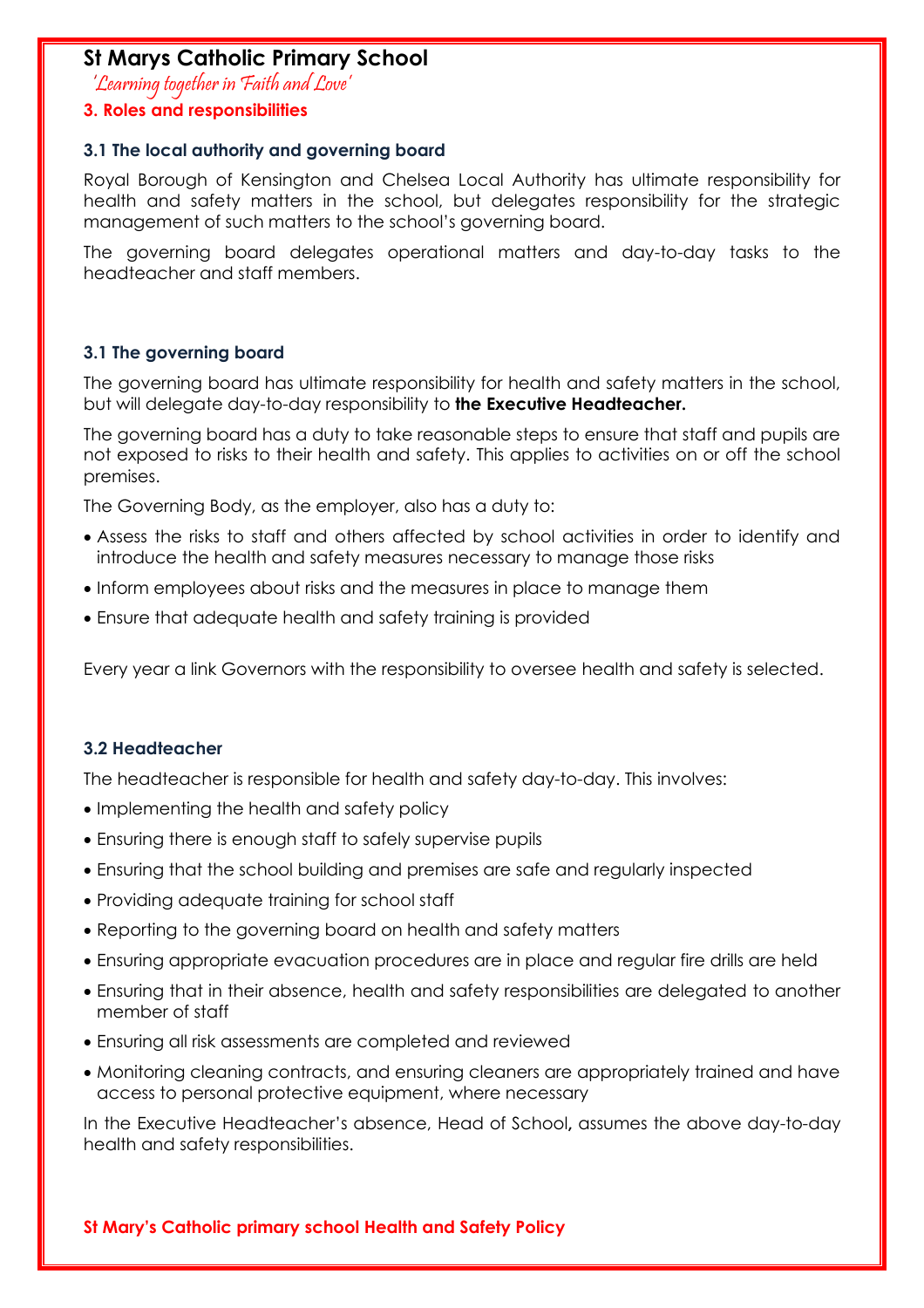'Learning together in Faith and Love'

#### **3.3 Health and safety lead**

The Site manager is a nominated health and safety lead for the school**.**

St Mary's Catholic school has a **Health and Safety Committee,** responsible for the overall Health and Safety. The SLT members, the site Manager and the Admin Officer are the members of the Health and Safety Committee.

#### **3.4 Staff**

School staff have a duty to take care of pupils in the same way that a prudent parent would do so.

Staff will:

- Take reasonable care of their own health and safety and that of others who may be affected by what they do at work
- Co-operate with the school on health and safety matters
- Work in accordance with training and instructions
- Inform the appropriate person of any work situation representing a serious and immediate danger so that remedial action can be taken
- Model safe and hygienic practice for pupils
- Understand emergency evacuation procedures and feel confident in implementing them

#### **3.5 Pupils and parents**

Pupils and parents are responsible for following the school's health and safety advice, onsite and off-site, and for reporting any health and safety incidents to a member of staff.

#### **3.6 Contractors**

Contractors will agree health and safety practices with the headteacher before starting work. Before work begins the contractor will provide evidence that they have completed an adequate risk assessment of all their planned work.

#### <span id="page-5-0"></span>**4. Site security**

Site Manager is responsible for the security of the school site in and out of school hours. They are responsible for visual inspections of the site, and for the intruder and fire alarm systems.

**Site manager, Head of School, and two Assistant Headteachers** are key holders. We also have an **external key holding company**, called **The Keyholding Company** who will respond to an emergency.

#### <span id="page-5-1"></span>**5. Fire**

Emergency exits, assembly points and assembly point instructions are clearly identified by safety signs and notices. Fire risk assessment of the premises will be reviewed regularly.

Emergency evacuations are practised at least once a term.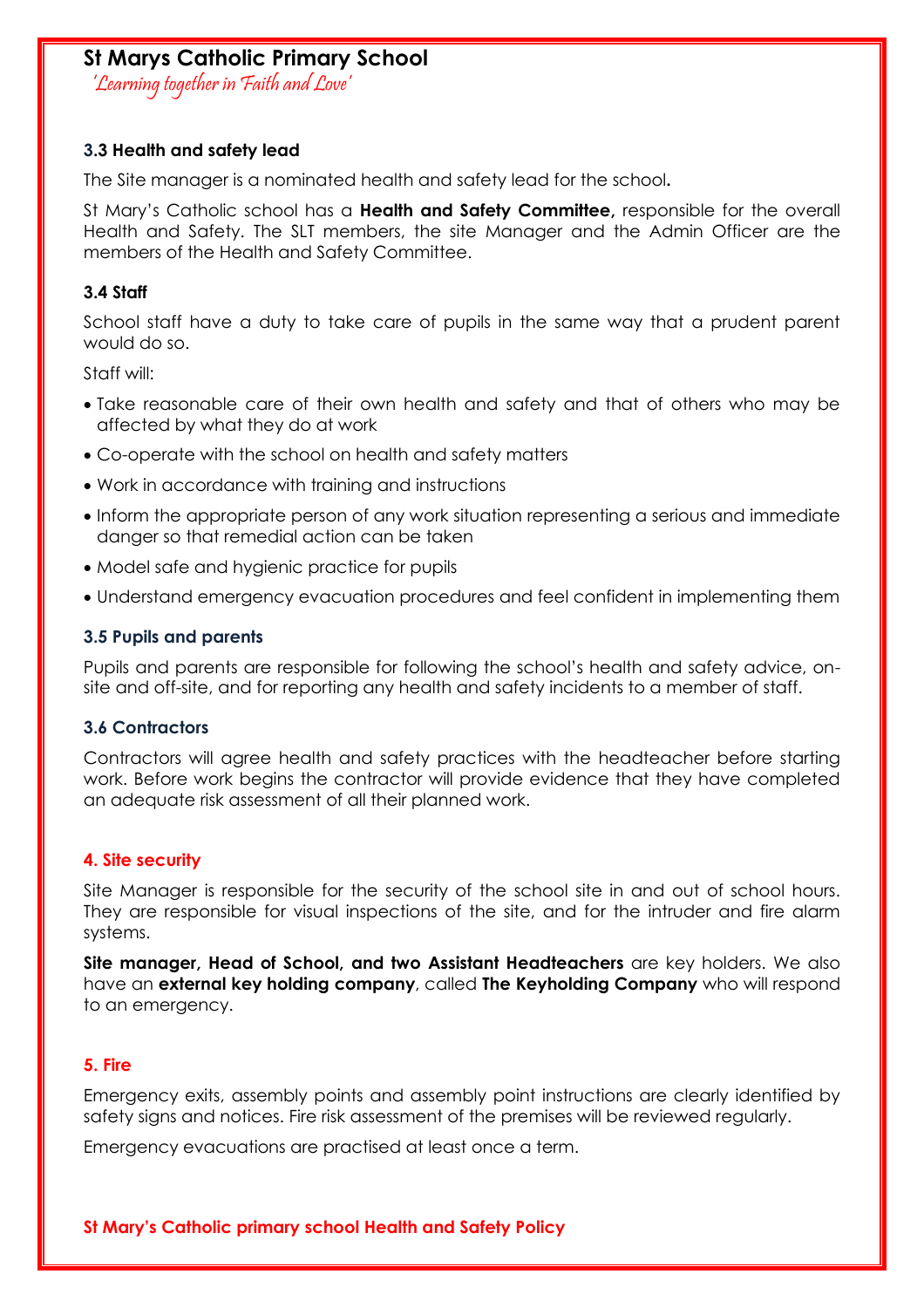'Learning together in Faith and Love'

The fire alarm is a loud continuous buzzer.

Fire alarm testing will take place once a week.

New staff will be trained in fire safety and all staff and pupils will be made aware of any new fire risks.

In the event of a fire:

- The alarm will be raised immediately by whoever discovers the fire and emergency services contacted. Evacuation procedures will also begin immediately
- Fire extinguishers may be used by staff only, and only then if staff are trained in how to operate them and are confident they can use them without putting themselves or others at risk
- Staff and pupils will congregate at the assembly points. These are: KS2 playground for Year 3, 4, 5 and 6 classes, Site Manager, Catering Team and Admin staff and any visitors; KS1 playground for Year 1 and 2 classes and EYFS playground for Nursery and Reception classes.
- Class teachers will take a register of pupils, which will then be checked against the attendance register of that day
- **Magdalena Tusting**, **Head of School** will take a register of all staff
- Staff and pupils will remain outside the building until the emergency services say it is safe to re-enter

The school will have special arrangements in place for the evacuation of people with mobility needs and fire risk assessments will also pay particular attention to those with

<span id="page-6-0"></span>A fire safety checklist can be found in appendix 1.

#### **6. COSHH**

Schools are required to control hazardous substances, which can take many forms, including:

- Chemicals
- Products containing chemicals
- Fumes
- Dusts
- Vapours
- Mists
- Gases and asphyxiating gases
- Germs that cause diseases, such as leptospirosis or legionnaires disease

Control of substances hazardous to health (COSHH) risk assessments are completed by external specialist companies, who liaise with **Ivan Vallantynskyy, Site Manager.**

Our staff use and store hazardous products in accordance with instructions on the product label. All hazardous products are kept in their original containers, with clear labelling and product information.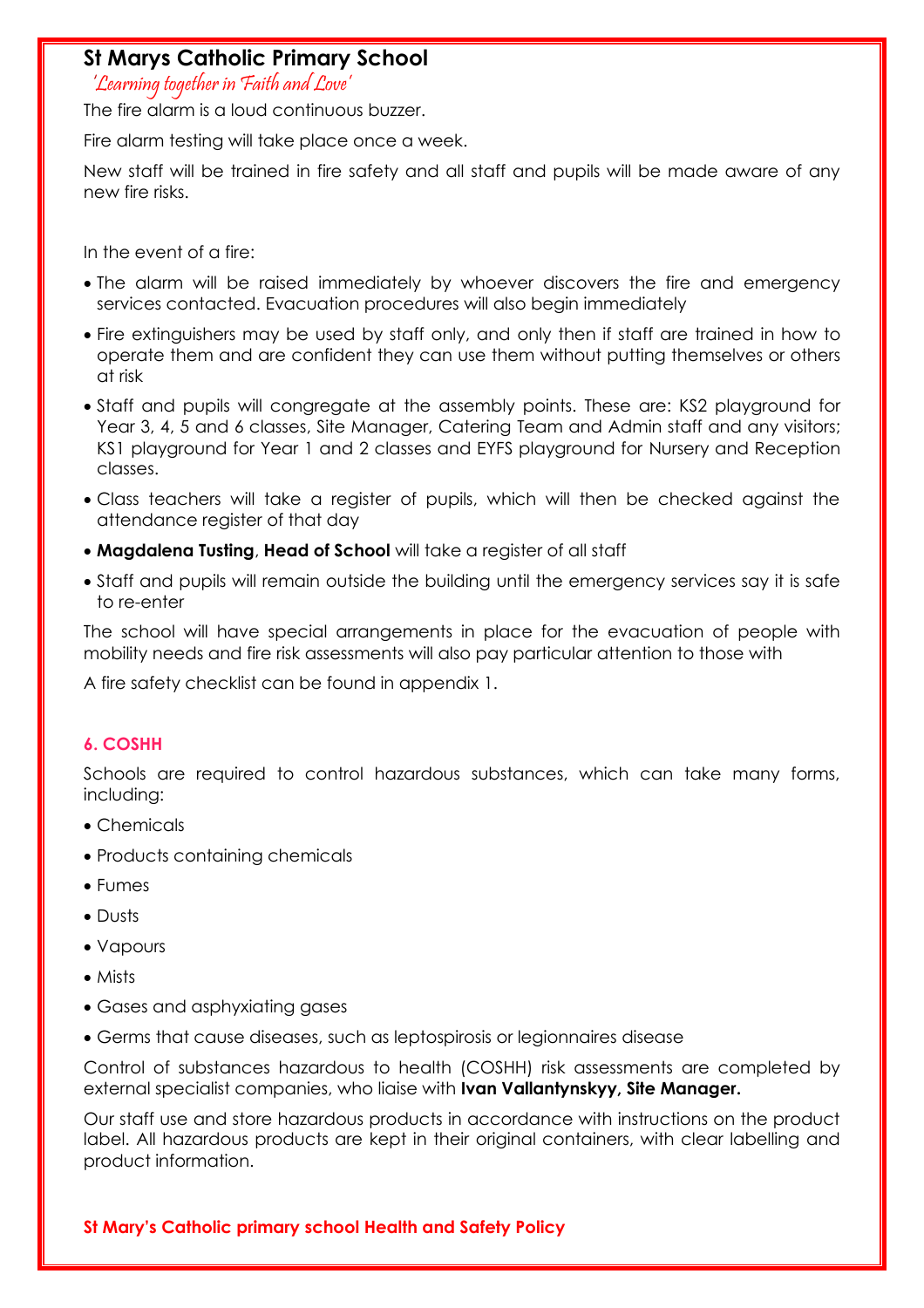'Learning together in Faith and Love'

Any hazardous products are disposed of in accordance with specific disposal procedures.

Emergency procedures, including procedures for dealing with spillages, are displayed near where hazardous products are stored and in areas where they are routinely used.

#### **6.1 Gas safety**

- Installation, maintenance and repair of gas appliances and fittings will be carried out by a competent Gas Safe registered engineer annually
- Gas pipework, appliances and flues are regularly maintained
- All rooms with gas appliances are checked to ensure that they have adequate ventilation

#### **6.2 Legionella**

- A water risk assessment has been completed on 24<sup>th</sup> August 2020 by SafeCare Company. WCS Company is responsible for ensuring that the identified operational controls are conducted and recorded in the school's water log book. The WCS specialists liaise with the school Site Manager, Ivan Vallantynskyy.
- This risk assessment will be reviewed every two years and when significant changes have occurred to the water system and/or building footprint
- The risks from legionella are mitigated by the following: daily temperature checks and daily flushing of outlets.

#### **6.3 Asbestos**

- Staff are briefed on the hazards of asbestos, the location of any asbestos in the school and the action to take if they suspect they have disturbed it
- Arrangements are in place to ensure that contractors are made aware of any asbestos on the premises and that it is not disturbed by their work
- Contractors will be advised that if they discover material which they suspect could be asbestos, they will stop work immediately until the area is declared safe
- <span id="page-7-0"></span>• A record is kept of the location of asbestos that has been found on the school site

#### **7. Equipment**

- All equipment and machinery is maintained in accordance with the manufacturer's instructions. In addition, maintenance schedules outline when extra checks should take place
- When new equipment is purchased, it is checked to ensure that it meets appropriate educational standards
- All equipment is stored in the appropriate storage containers and areas. All containers are labelled with the correct hazard sign and contents

#### **7.1 Electrical equipment**

• All staff are responsible for ensuring that they use and handle electrical equipment sensibly and safely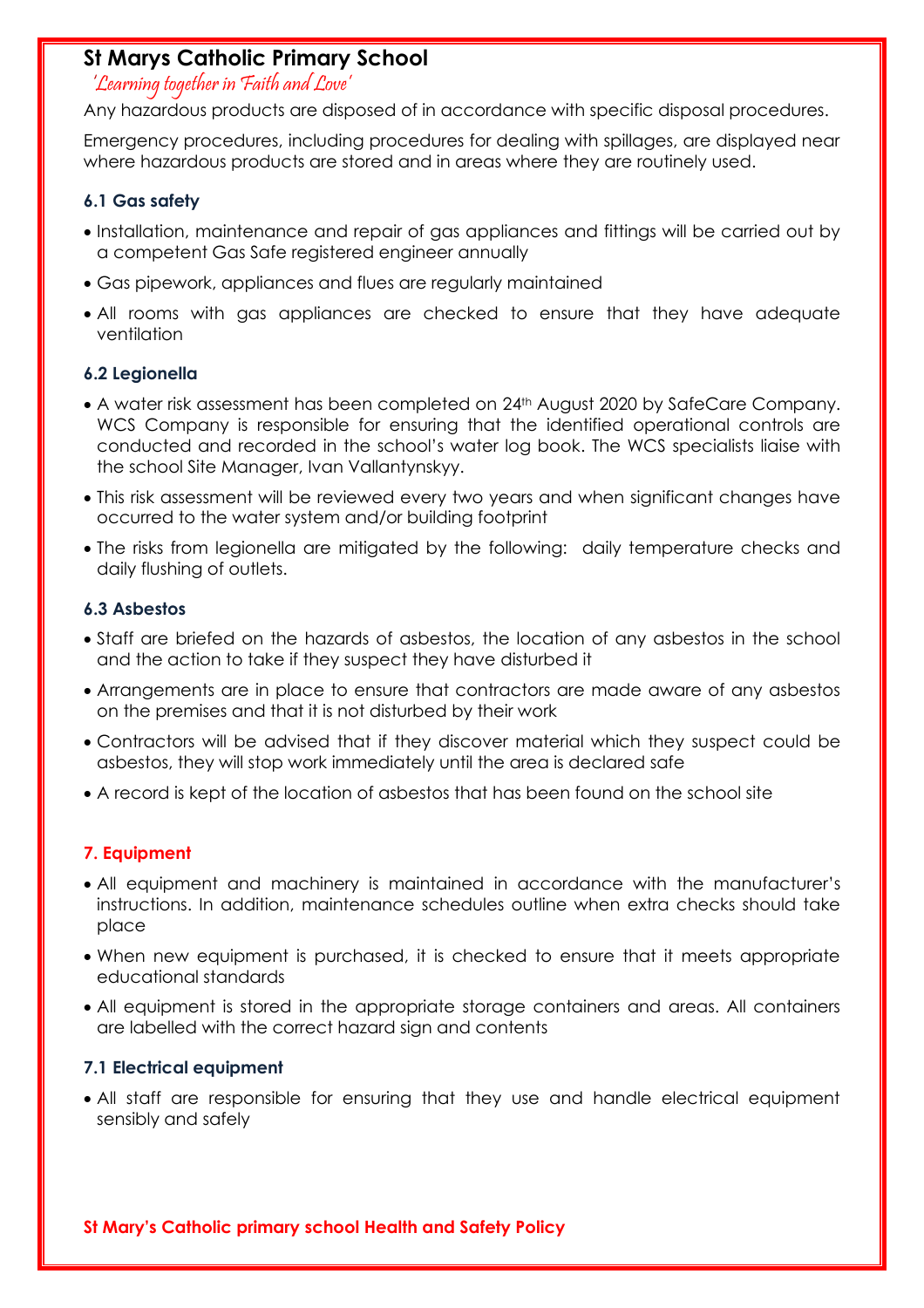'Learning together in Faith and Love'

- Any pupil or volunteer who handles electrical appliances does so under the supervision of the member of staff who so directs them
- Any potential hazards will be reported to **Ivan Vallantynskyy, Site Manager** immediately
- Permanently installed electrical equipment is connected through a dedicated isolator switch and adequately earthed
- Only trained staff members can check plugs
- Where necessary a portable appliance test (PAT) will be carried out by a competent person;
- All isolators switches are clearly marked to identify their machine;
- Electrical apparatus and connections will not be touched by wet hands and will only be used in dry conditions
- Maintenance, repair, installation and disconnection work associated with permanently installed or portable electrical equipment is only carried out by a competent person

#### **7.2 PE equipment**

- Pupils are taught how to carry out and set up PE equipment safely and efficiently. Staff check that equipment is set up safely
- Any concerns about the condition of the school hall floor or other apparatus will be reported to the **Site Manager**

#### **7.3 Display screen equipment**

- All staff who use computers daily as a significant part of their normal work have a display screen equipment (DSE) assessment carried out. 'Significant' is taken to be continuous/near continuous spells of an hour or more at a time
- Staff identified as DSE users are entitled to an eyesight test for DSE use upon request, and at regular intervals thereafter, by a qualified optician (and corrective glasses provided if required specifically for DSE use)
- <span id="page-8-0"></span>• Risk Assessments on DSE use are carried out annually.

#### **8. Lone working**

Lone working may include:

- Late working
- Home or site visits
- Weekend working
- Site manager duties
- Site cleaning duties
- Working in a single occupancy office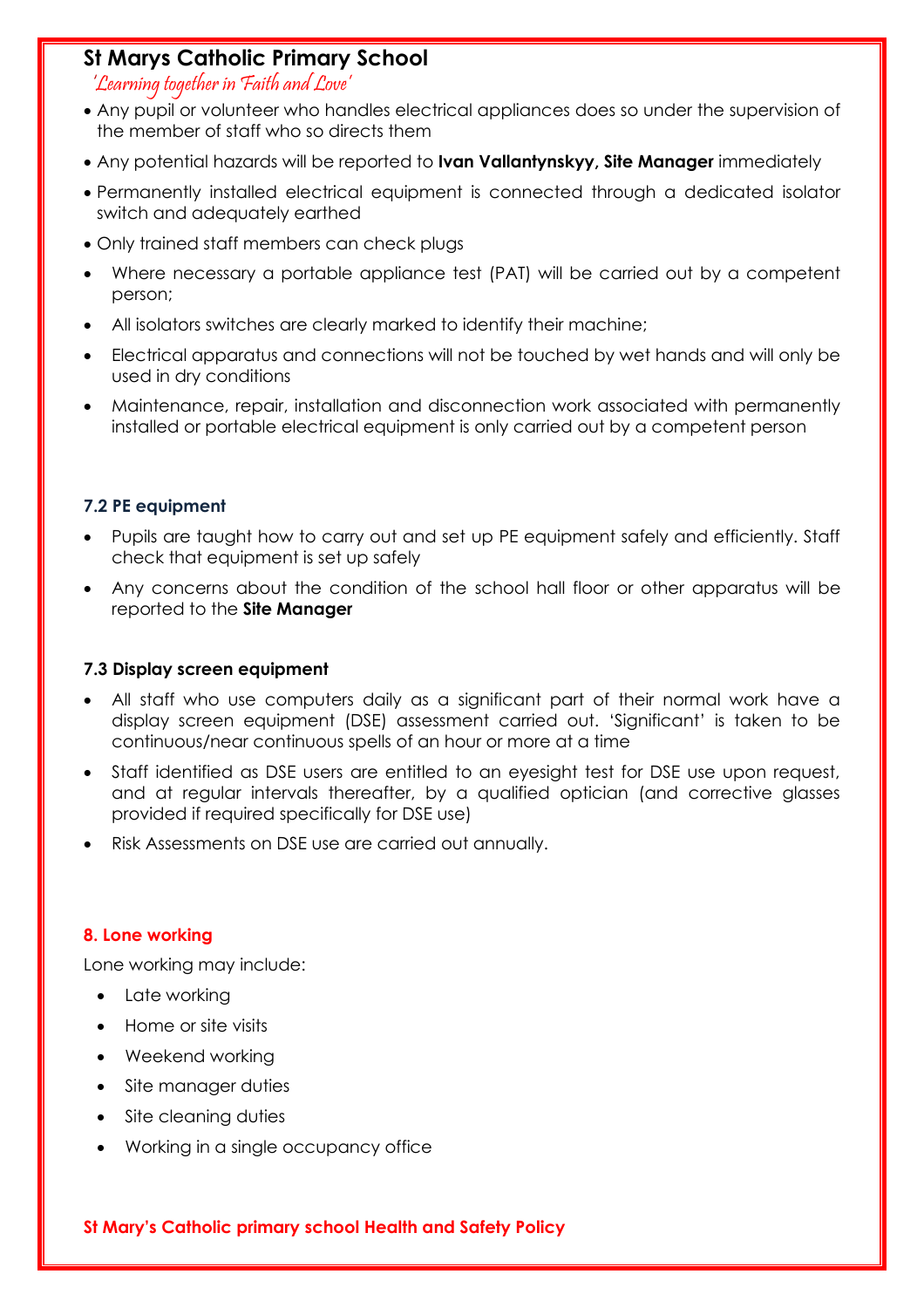#### 'Learning together in Faith and Love'

Potentially dangerous activities, such as those where there is a risk of falling from height, will not be undertaken when working alone. If there are any doubts about the task to be performed then the task will be postponed until other staff members are available.

If lone working is to be undertaken, a colleague, friend or family member will be informed about where the member of staff is and when they are likely to return. The lone worker will ensure that they are medically fit to work alone.

#### <span id="page-9-0"></span>**9. Working at height**

We will ensure that work is properly planned, supervised and carried out by competent people with the skills, knowledge and experience to do the work.

In addition:

- The **Site Manager** retains ladders for working at height
- Pupils are prohibited from using ladders
- Staff will wear appropriate footwear and clothing when using ladders
- Contractors are expected to provide their own ladders for working at height
- Before using a ladder, staff are expected to conduct a visual inspection to ensure its safety
- <span id="page-9-1"></span>• Access to high levels, such as roofs, is only permitted by trained persons

#### **10. Manual handling**

It is up to individuals to determine whether they are fit to lift or move equipment and furniture. If an individual feels that to lift an item could result in injury or exacerbate an existing condition, they will ask for assistance.

The school will ensure that proper mechanical aids and lifting equipment are available in school, and that staff are trained in how to use them safely.

Staff and pupils are expected to use the following basic manual handling procedure:

- Plan the lift and assess the load. If it is awkward or heavy, use a mechanical aid, such as a trolley, or ask another person to help
- Take the more direct route that is clear from obstruction and is as flat as possible
- Ensure the area where you plan to offload the load is clear
- When lifting, bend your knees and keep your back straight, feet apart and angled out. Ensure the load is held close to the body and firmly. Lift smoothly and slowly and avoid twisting, stretching and reaching where practicable

#### <span id="page-9-2"></span>**11. Off-site visits**

When taking pupils off the school premises, we will ensure that:

- Risk assessments will be completed where off-site visits and activities require them
- All off-site visits are appropriately staffed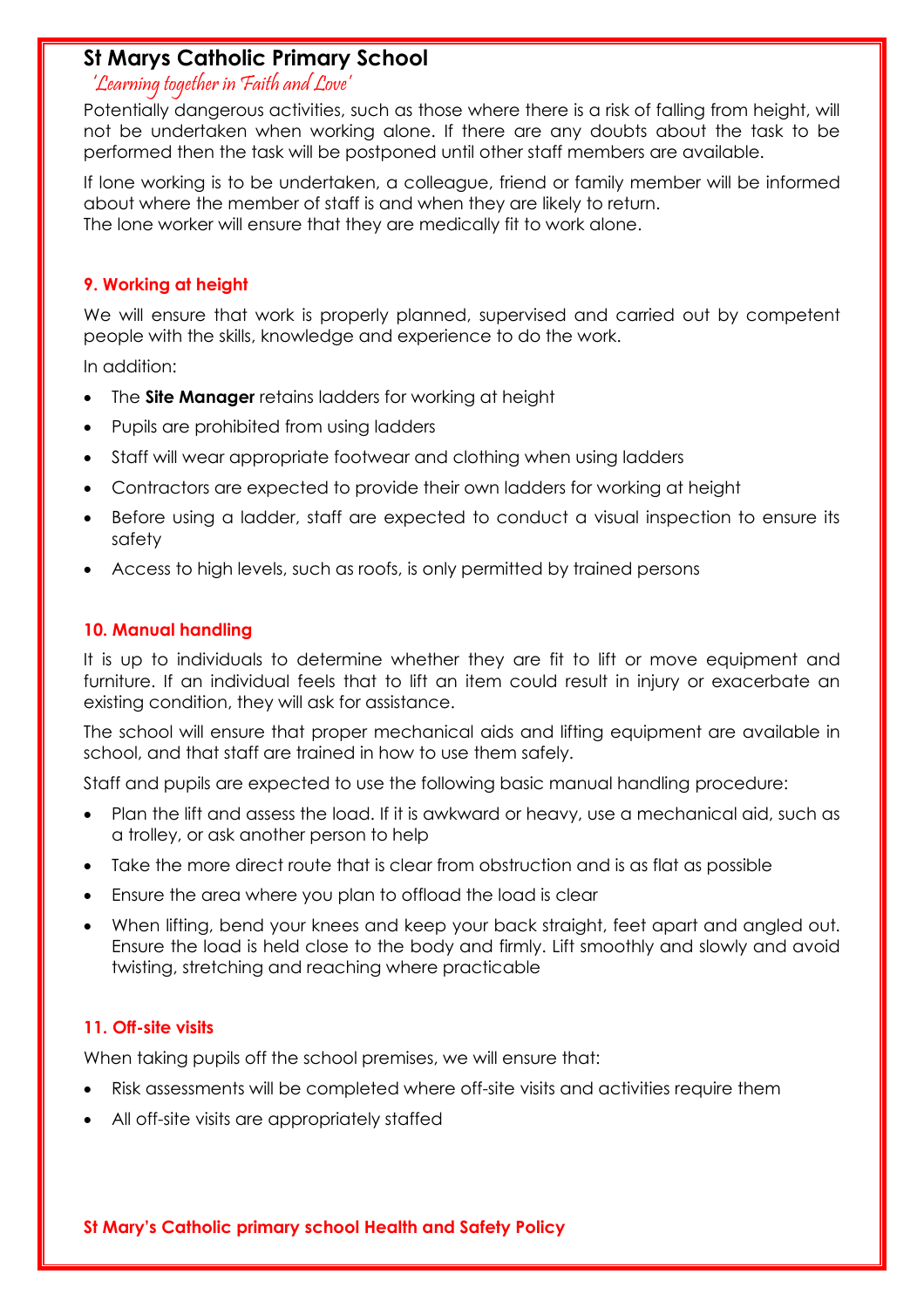'Learning together in Faith and Love'

- Staff will take a school mobile phone, a portable first aid kit, information about the specific medical needs of pupils along with the parents' contact details
- For trips and visits with pupils in the Early Years Foundation Stage, there will always be at least one first aider with a current paediatric first aid certificate
- <span id="page-10-0"></span>• For other trips, there will always be at least one first aider on schools trips and visits

#### **12. Lettings**

This policy applies to lettings. Those who hire any aspect of the school site or any facilities will be made aware of the content of the school's health and safety policy, and will have responsibility for complying with it.

#### <span id="page-10-1"></span>**13. Violence at work**

We believe that staff should not be in any danger at work, and will not tolerate violent or threatening behaviour towards our staff.

All staff will report any incidents of aggression or violence (or near misses) directed to themselves to their line manager/headteacher immediately. This applies to violence from pupils, visitors or other staff.

#### <span id="page-10-2"></span>**14. Smoking**

<span id="page-10-3"></span>Smoking is not permitted anywhere on the school premises.

#### **15. Infection prevention and control**

We follow national guidance published by Public Health England when responding to infection control issues. We will encourage staff and pupils to follow this good hygiene practice, outlined below, where applicable.

#### **15.1 Handwashing**

- Wash hands with liquid soap and warm water, and dry with paper towels
- Always wash hands after using the toilet, before eating or handling food, and after handling animals
- Cover all cuts and abrasions with waterproof dressings

#### **15.2 Coughing and sneezing**

- Cover mouth and nose with a tissue
- Wash hands after using or disposing of tissues
- Spitting is discouraged

#### **15.3 Personal protective equipment**

• Wear disposable non-powdered vinyl or latex-free CE-marked gloves and disposable plastic aprons where there is a risk of splashing or contamination with blood/body fluids (for example, nappy or pad changing)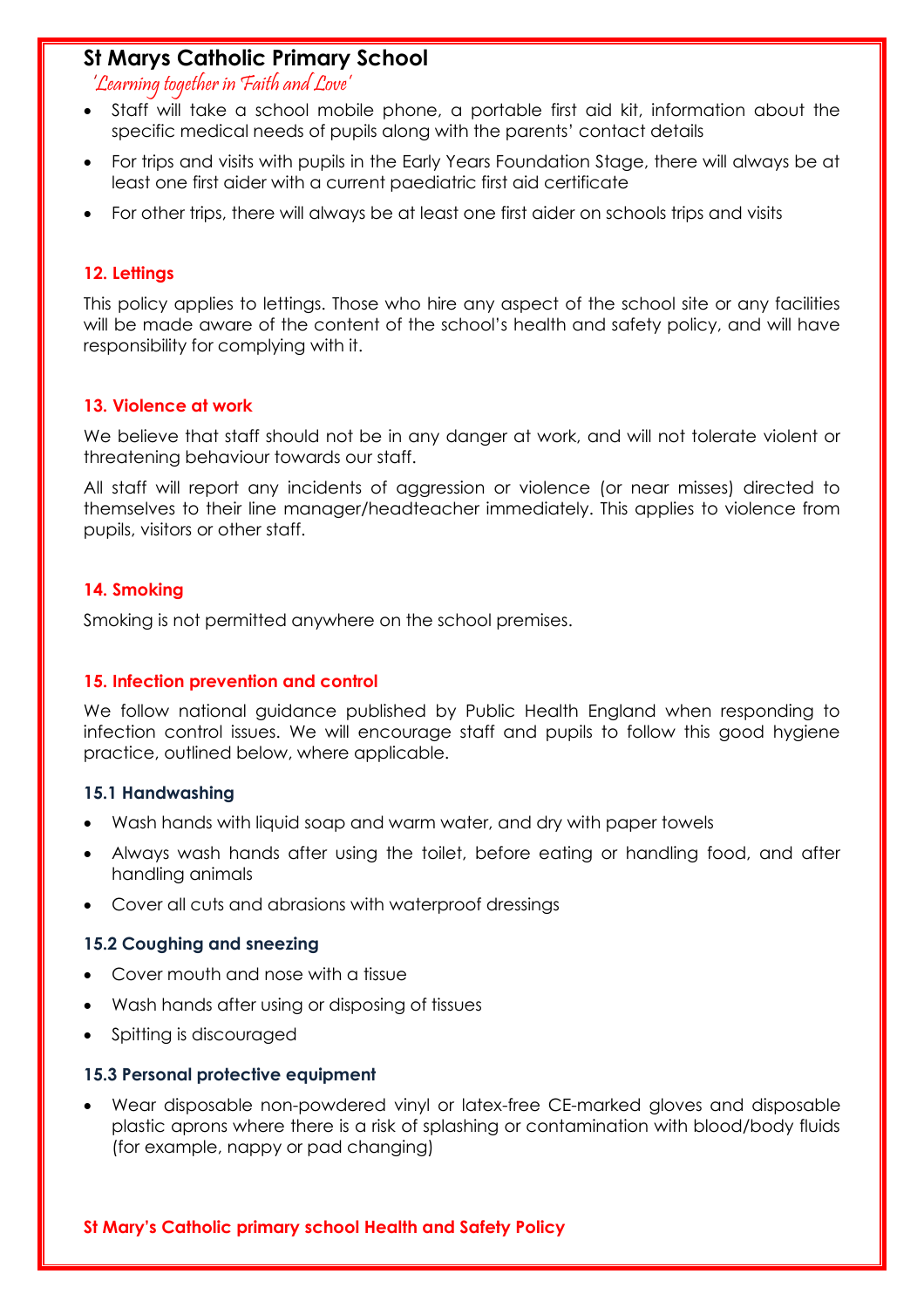'Learning together in Faith and Love'

- Wear goggles if there is a risk of splashing to the face
- Use the correct personal protective equipment when handling cleaning chemicals

#### **15.4 Cleaning of the environment**

- Clean the environment frequently and thoroughly
- Clean the environment, including toys and equipment, frequently and thoroughly

#### **15.5 Cleaning of blood and body fluid spillages**

- Clean up all spillages of blood, fasces, saliva, vomit, nasal and eye discharges immediately and wear personal protective equipment
- When spillages occur, clean using a product that combines both a detergent and a disinfectant and use as per manufacturer's instructions. Ensure it is effective against bacteria and viruses and suitable for use on the affected surface
- Never use mops for cleaning up blood and body fluid spillages use disposable paper towels and discard clinical waste as described below
- Make spillage kits available for blood spills

#### **15.6 Laundry**

- Wash laundry in a separate dedicated facility
- Wash soiled linen separately and at the hottest wash the fabric will tolerate
- Wear personal protective clothing when handling soiled linen
- Bag children's soiled clothing to be sent home, never rinse by hand

#### **15.7 Clinical waste**

- Always segregate domestic and clinical waste, in accordance with local policy
- Used nappies/pads, gloves, aprons and soiled dressings are stored in correct clinical waste bags in foot-operated bins
- Remove clinical waste with a registered waste contractor
- Remove all clinical waste bags when they are two-thirds full and store in a dedicated, secure area while awaiting collection

#### **15.8 Animals**

- Wash hands before and after handling any animals
- Keep animals' living quarters clean and away from food areas
- Dispose of animal waste regularly, and keep litter boxes away from pupils
- Supervise pupils when playing with animals
- Seek veterinary advice on animal welfare and animal health issues, and the suitability of the animal as a pet

#### **15.9 Pupils vulnerable to infection**

Some medical conditions make pupils vulnerable to infections that would rarely be serious in most children. The school will normally have been made aware of such vulnerable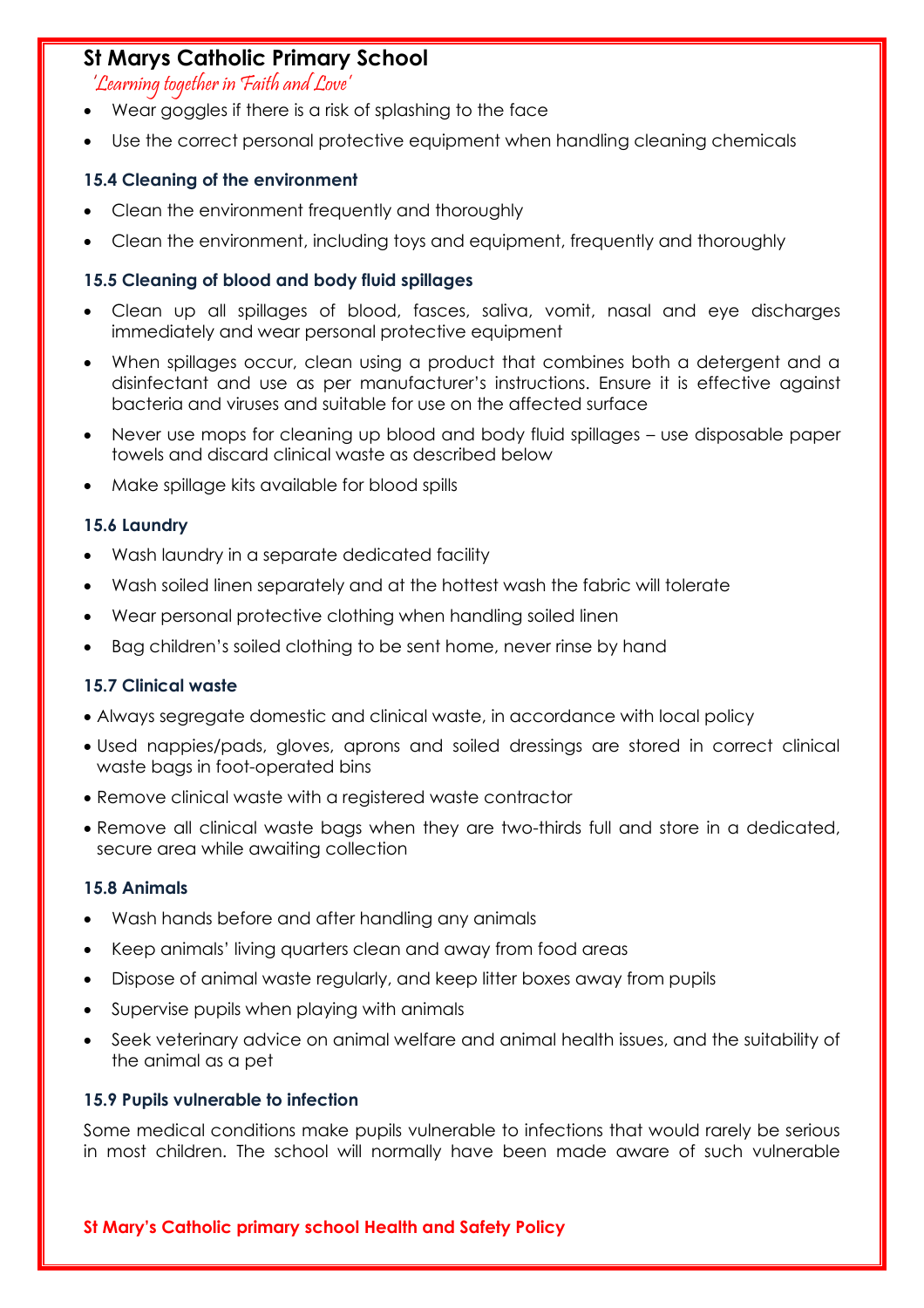#### 'Learning together in Faith and Love'

children. These children are particularly vulnerable to chickenpox, measles or slapped cheek disease (parvovirus B19) and, if exposed to either of these, the parent/carer will be informed promptly and further medical advice sought. We will advise these children to have additional immunisations, for example for pneumococcal and influenza.

#### **15.10 Exclusion periods for infectious diseases**

The school will follow recommended exclusion periods outlined by Public Health England, summarised in appendix 4.

In the event of an epidemic/pandemic, we will follow advice from Public Health England about the appropriate course of action.

#### <span id="page-12-0"></span>**16. New and expectant mothers**

Risk assessments will be carried out whenever any employee or pupil notifies the school that they are pregnant.

Appropriate measures will be put in place to control risks identified. Some specific risks are summarised below:

- Chickenpox can affect the pregnancy if a woman has not already had the infection. Expectant mothers should report exposure to antenatal carer and GP at any stage of exposure. Shingles is caused by the same virus as chickenpox, so anyone who has not had chickenpox is potentially vulnerable to the infection if they have close contact with a case of shingles
- If a pregnant woman comes into contact with measles or German measles (rubella), she should inform her antenatal carer and GP immediately to ensure investigation
- Slapped cheek disease (parvovirus B19) can occasionally affect an unborn child. If exposed early in pregnancy (before 20 weeks), the pregnant woman should inform her antenatal care and GP as this must be investigated promptly

#### <span id="page-12-1"></span>**17. Occupational stress**

We are committed to promoting high levels of health and wellbeing and recognise the importance of identifying and reducing workplace stressors through risk assessment.

Systems are in place within the school for responding to individual concerns and monitoring staff workloads. We have adjusted some of our policies to reduce workload, e.g. Marking Policy. We give staff appropriate notice for any Learning walks, observations, book looks, etc. All PPA time is provided in one slot and specialist teaching in Music is PE is used to cover for the class teachers. Performance Management meetings, support staff meetings and training is organised during the school hours (with the exception of Teacher's weekly INSET). The school is closed after lunch during Parent Consultations days so that Class Teachers can accommodate all the parents on one day and finish as early as possible. The Governors contribute to the cost of annual summer staff party and Christmas Staff party.

#### **18. First Aid**

First Aid is a statutory welfare provision. Members of staff should apply simple first aid when the need arises. For example, this should consist of cleaning a wound with water and sterile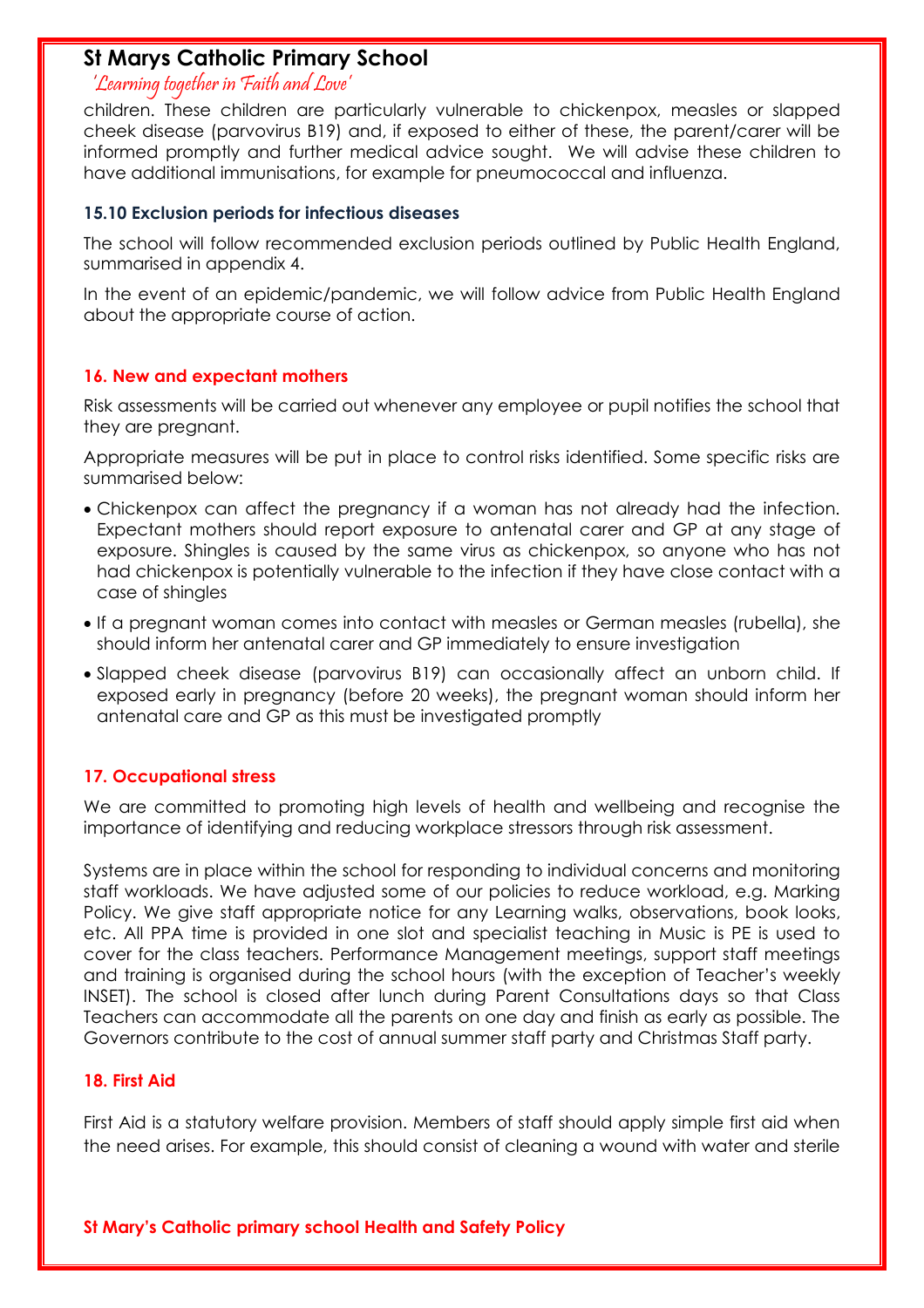#### 'Learning together in Faith and Love'

cotton wool, or applying ice to a bump. Members of staff must not deal with situations for which they have not received training as this could in severe circumstances cause greater harm to the injured person. A designated First Aider should take charge of situations causing concern.

#### **18.1 Designated First Aiders**

The duties of the Designated First Aider are:

- To give First Aid to persons who are injured or become ill;
- To supervise the maintenance of first aid boxes;
- To undertake required training;
- To keep staff informed.

Initial training courses, leading to a First Aid certificate, should last for 4 full days and be with an organization approved by the Health and Safety Executive (such as the Red Cross, St John Ambulance). Refresher courses (of at least 2 days' duration) should be undertaken to renew First Aid Certificates every three years.

The school will undertake to ensure that there is always a trained First Aider among the staff. The duty first aider can be contacted via the School Office.

There is a list of trained first aiders displayed around the school and each Class Teacher has a list as well.

- **18.2** First aid is available in all classrooms and an additional first aid box is in the school office.
- **18.3** There are nominated first aiders across all key stages (8 across the school)
- **18.4** The accident book and report forms and the arrangements to be followed if the person injured is unable to complete an accident report form or who is not an employee of the Authority are to be found in the school office.
- **18.5** The arrangements for first aid for sports, outdoor pursuits and field trips are the responsibility of the supervising staff.

#### **18.6 First Aid to Cuts**

Strict hygiene precautions should always be observed to reduce the risk of infection, including HIV and hepatitis. Persons administering First Aid should wash their hands both before giving treatment and afterwards.

Cuts should be covered with a waterproof dressing. If giving first aid to a cut it is advisable that disposable gloves are worn especially if the person giving the treatment has a cut or abrasion. Contaminated material should be disposed of in a lined bin.

#### **18.7 Spillage of body fluids**

Spillages of blood, vomit, etc. should be cleaned up as quickly as possible. The Site Manager should be contacted straight away. Other people should be kept away from the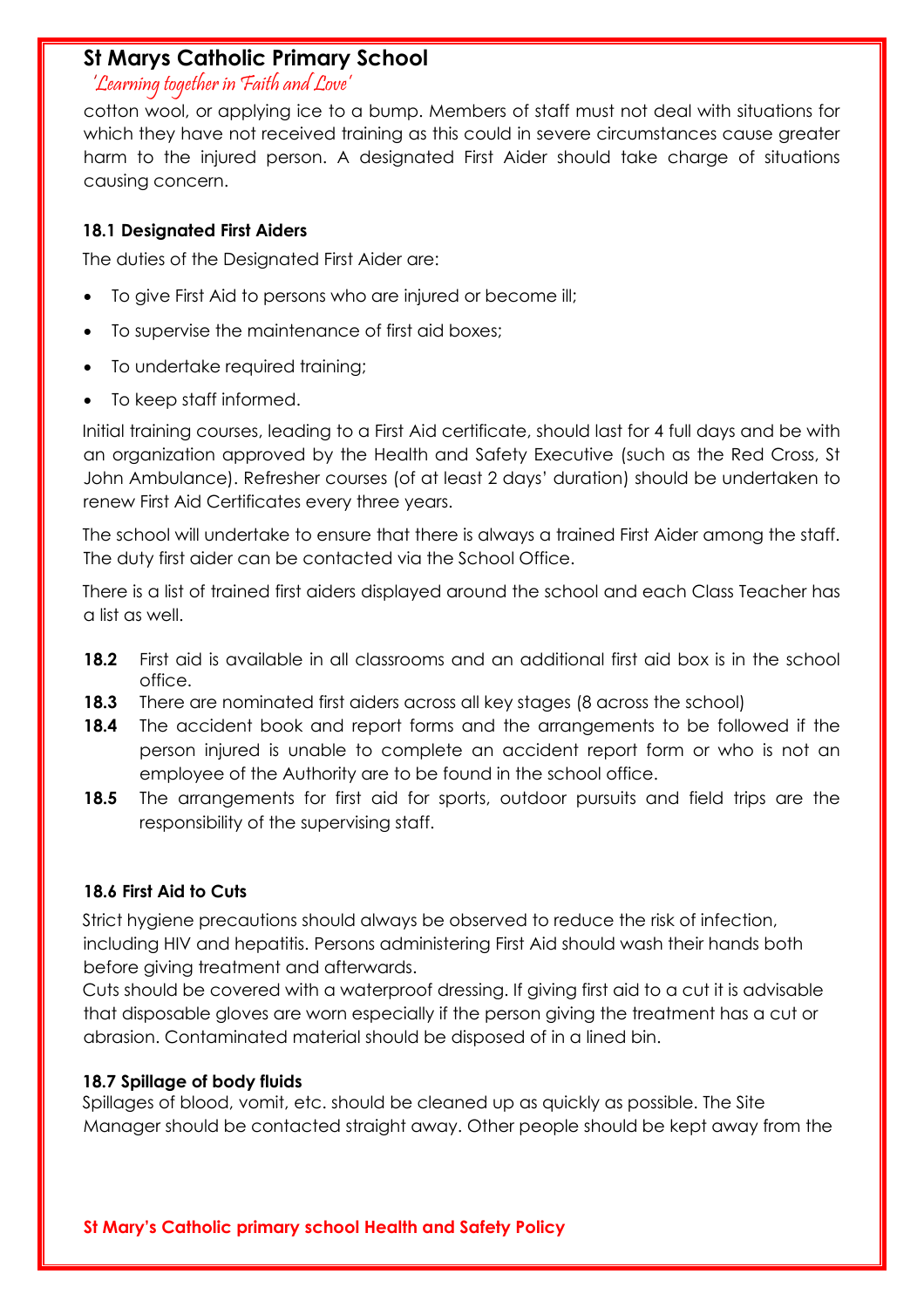#### 'Learning together in Faith and Love'

area by the use of responsible children, or a chair, until the area has be cleaned and disinfected.

Disposable gloves should be worn while cleaning an area. Sawdust, paper towels, tissues, etc. must be applied first to mop up a spillage. The area should then be disinfected using a bacterial cleaning solution.

Contaminated solution should be flushed away. Contaminated material should be put into a plastic bag and the bag tied and put in a bin.

#### **18.8 Illness in School**

When a child is considered too ill to remain in school, the Head of School or Assistant Head must be informed, unless urgent treatment is required. The secretary, or a member of staff will then telephone parents/guardians or an emergency contact number.

#### **18.9 Medicines**

The best place for a child that is unwell is at home. Sick children are unable to cope with school activities, and in the case of infectious illness the other children and staff are at risk.

Medicines should not be brought into school, although there are certain circumstances where the dispensing of medicines is a straight forward discharge of the "loco parents" duty of care, as in case of long term illnesses, such as Asthma or Epilepsy. Medication in these cases may need to be given during the school day or be available in an emergency.

When a child is required to take medication within school hours, they should have a letter/certificate from a doctor indicating that they are fit to attend school.

#### **Storage in school**

Medicines must be kept in the refrigerator in the Main School Office. Medicines are kept in sealed plastic boxes.

Pupils may be responsible for their own inhalers, although younger pupils may need guidance from a member of staff.

#### **Inhalers and Epi-Pens**

Individual inhalers and Epi-Pens are stored in children's classrooms, in clearly labeled plastic zip wallets, easily accessible. There is a Medical File in each class as well, containing all the relevant information and Individual Health Plans for identified pupils. In case of allergies, the photo of a child with allergens is displayed in the kitchen for catering staff's reference.

#### **Administration**

The administration of medicines is carried out by a First Aider. The label on the medicine container should be checked against the school medicine record. Discrepancies should be queried with the parent before administering a medicine. A record of dosages should be kept on the form.

#### **Disposal**

Medicines no longer required should be returned to the parent for disposal. In the last resort unwanted medicines should be disposed of on the school premises by the Health & Safety **Coordinator**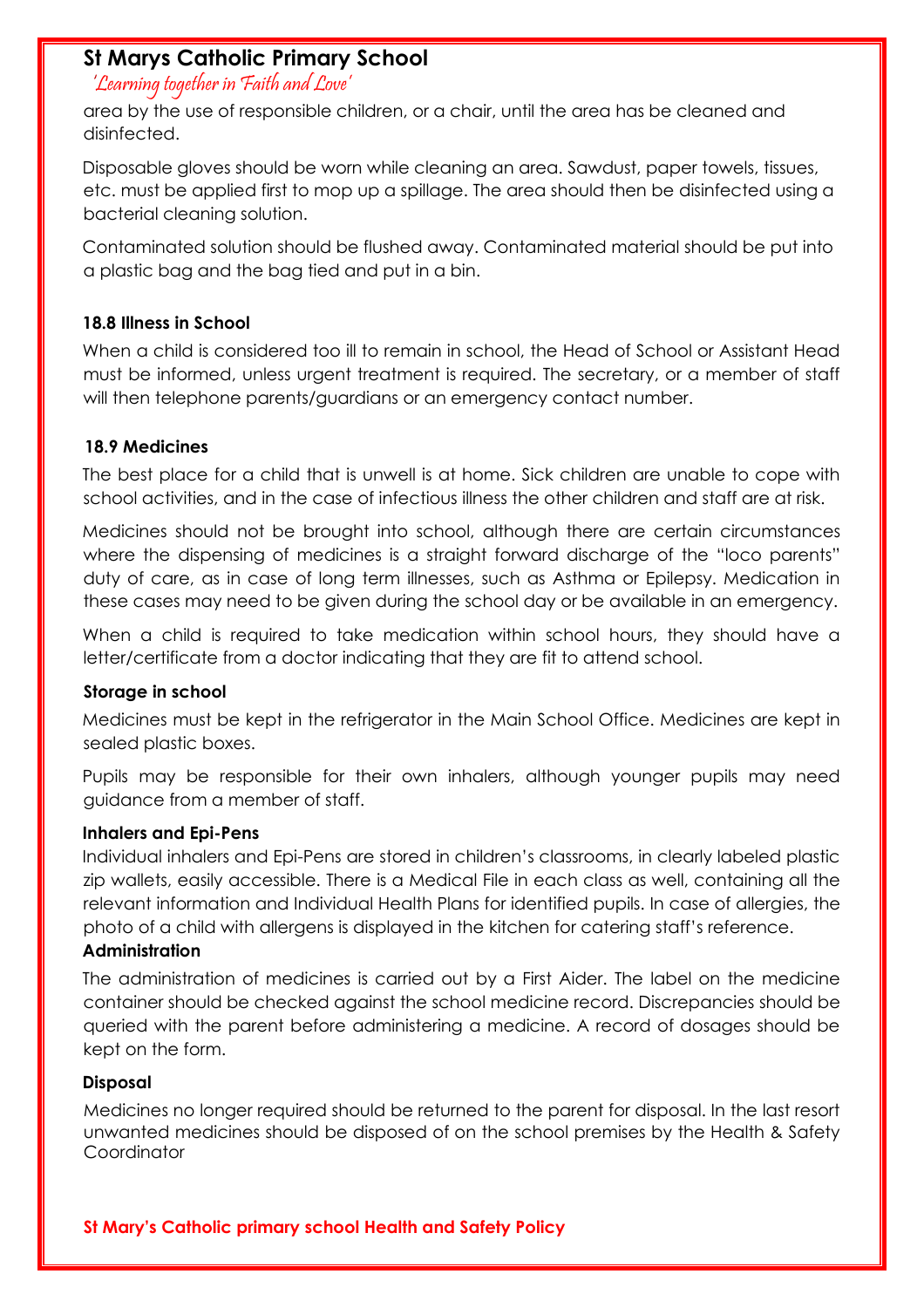'Learning together in Faith and Love'

#### **Minor Accidents/Head injuries**

Where a minor accident/ head injury has occurred the member of staff at the scene should complete a minor accident report form detailing the accident or injury. A copy is kept in the school's accident recording book. The parent will be notified and given a copy of the report.

#### <span id="page-15-0"></span>**19. Accident reporting**

#### **19.1 Accident record book**

- An accident form will be completed as soon as possible after the accident occurs by the member of staff or first aider who deals with it. An accident form template can be found in appendix 2
- As much detail as possible will be supplied when reporting an accident
- Information about injuries will also be kept in the pupil's educational record
- Records held in the first aid and accident book will be retained by the school for a minimum of 3 years, in accordance with regulation 25 of the Social Security (Claims and Payments) Regulations 1979, and then securely disposed of.

#### **19.2 Reporting to the Health and Safety Executive**

The **HR Admin Officer** will keep a record of any accident which results in a reportable injury, disease, or dangerous occurrence as defined in the RIDDOR 2013 legislation (regulations 4, 5, 6 and 7).

The **HR Admin Officer** will report these to the Health and Safety Executive as soon as is reasonably practicable and in any event within 10 days of the incident.

Reportable injuries, diseases or dangerous occurrences include:

- Death
- Specified injuries. These are:
	- o Fractures, other than to fingers, thumbs and toes
	- o Amputations
	- o Any injury likely to lead to permanent loss of sight or reduction in sight
	- o Any crush injury to the head or torso causing damage to the brain or internal organs
	- o Serious burns (including scalding)
	- o Any scalping requiring hospital treatment
	- o Any loss of consciousness caused by head injury or asphyxia
	- o Any other injury arising from working in an enclosed space which leads to hypothermia or heat-induced illness, or requires resuscitation or admittance to hospital for more than 24 hours
- Injuries where an employee is away from work or unable to perform their normal work duties for more than 7 consecutive days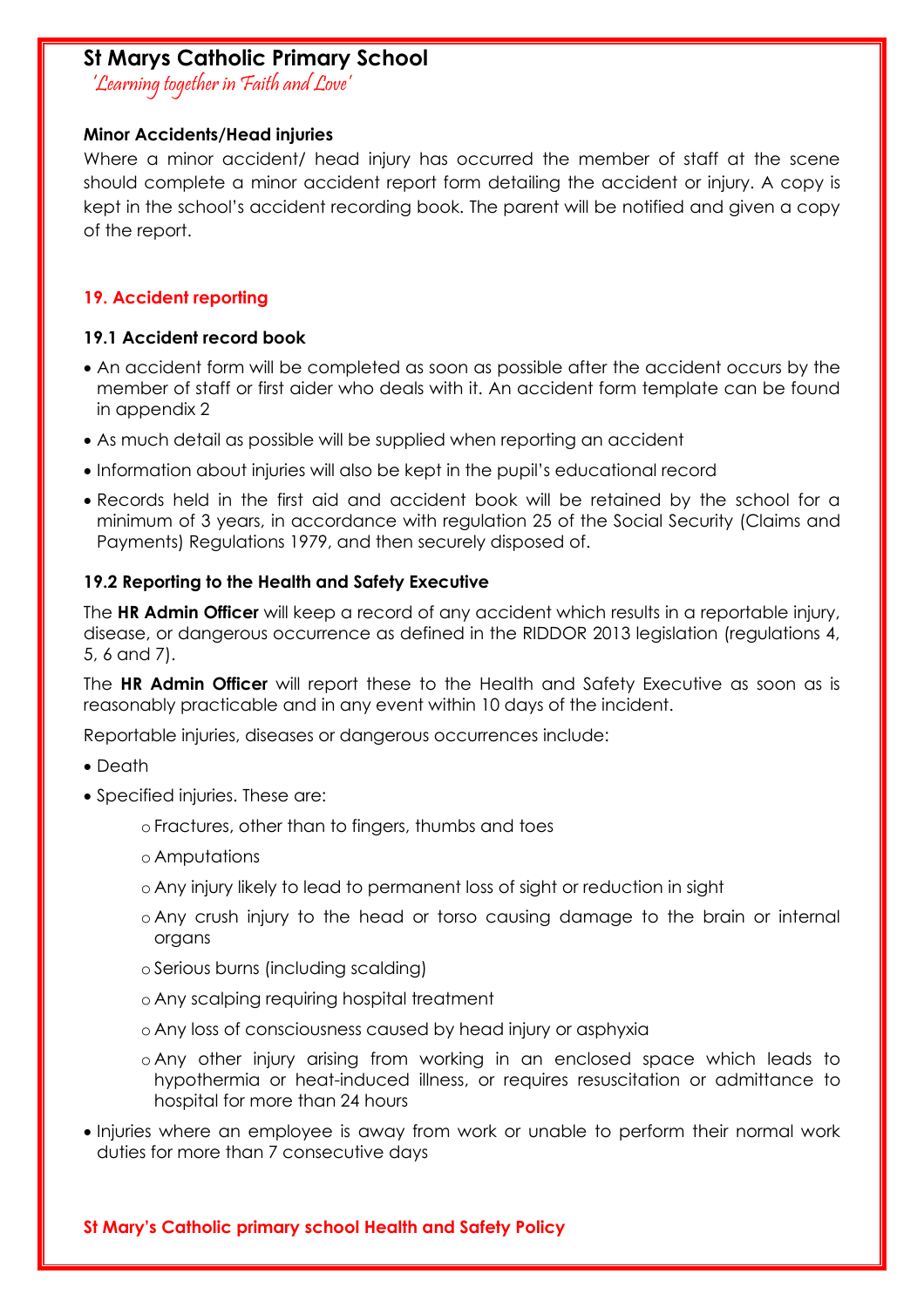'Learning together in Faith and Love'

- Where an accident leads to someone being taken to hospital
- Where something happens that does not result in an injury, but could have done
- Near-miss events that do not result in an injury, but could have done. Examples of nearmiss events relevant to schools include, but are not limited to:

o The collapse or failure of load-bearing parts of lifts and lifting equipment

- o The accidental release of a biological agent likely to cause severe human illness
- o The accidental release or escape of any substance that may cause a serious injury or damage to health
- o An electrical short circuit or overload causing a fire or explosion

Information on how to make a RIDDOR report is available here:

How to make a RIDDOR report – http://www.hse.gov.uk/riddor/report.htm

#### **19.3 Notifying parents**

The **Admin Officer and First Aider** will inform parents of any accident or injury sustained by a pupil in the Early Years Foundation Stage, and any first aid treatment given, on the same day, or as soon as reasonably practicable.

#### **19.4 Reporting child protection agencies**

One of the **school DSLs** will notify **Bi-Borough Local Safeguarding Children's Board** of any serious accident or injury to, or the death of, a pupil in the Early Years Foundation Stage while in the school's care.

#### **19.5 Reporting to Ofsted**

The **DSL and Head of School** will notify Ofsted of any serious accident, illness or injury to, or death of, a pupil in the Early Years Foundation Stage while in the school's care. This will happen as soon as is reasonably practicable, and no later than 14 days after the incident.

#### <span id="page-16-0"></span>**20. Training**

Our staff are provided with health and safety training as part of their induction process.

Staff who work in high risk environments, such as in science labs or with woodwork equipment, or work with pupils with special educational needs (SEND), are given additional health and safety training.

#### <span id="page-16-1"></span>**21. Monitoring**

This policy will be reviewed by the Governing Body every year.

<span id="page-16-2"></span>At every review, the policy will be approved by the **Full Governing Body.**

Links with other policies

This health and safety policy links to the following policies:

- Supporting pupils with medical conditions
- Accessibility plan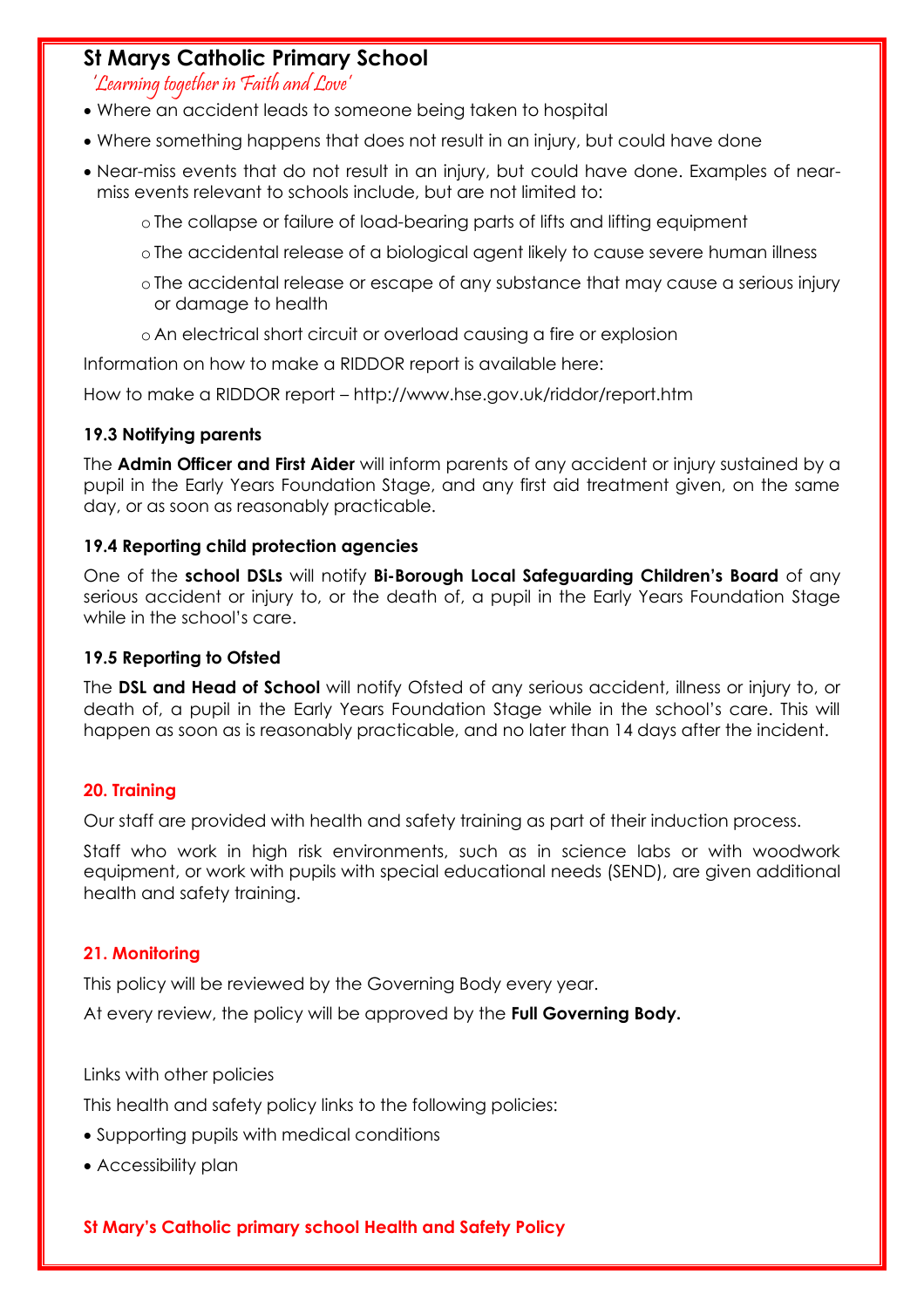'Learning together in Faith and Love'

- E-Safety Policy
- Equality Policy and objectives
- Safeguarding Policy and Procedures
- Special Educational and Disability Policy

**This Health and Safety Policy has been approved and adopted by the Governing Body in the Autumn Term 2021 and will be reviewed in the Autumn term 2022.** 

**Signed by Chair of Governors:**

Mais Estgan

#### **Signed by Headteacher:**

Ann Sam

**For the Covid-19 related procedures, please see the Covid-19 Outbreak Management Plan and Covid-19 Risk Assessment**

**Other related policies: Supporting Children in School with Medical Conditions Safeguarding and Child Protection Policy Safeguarding and Child Protection Covid-19 Addendum E-Safety Policy**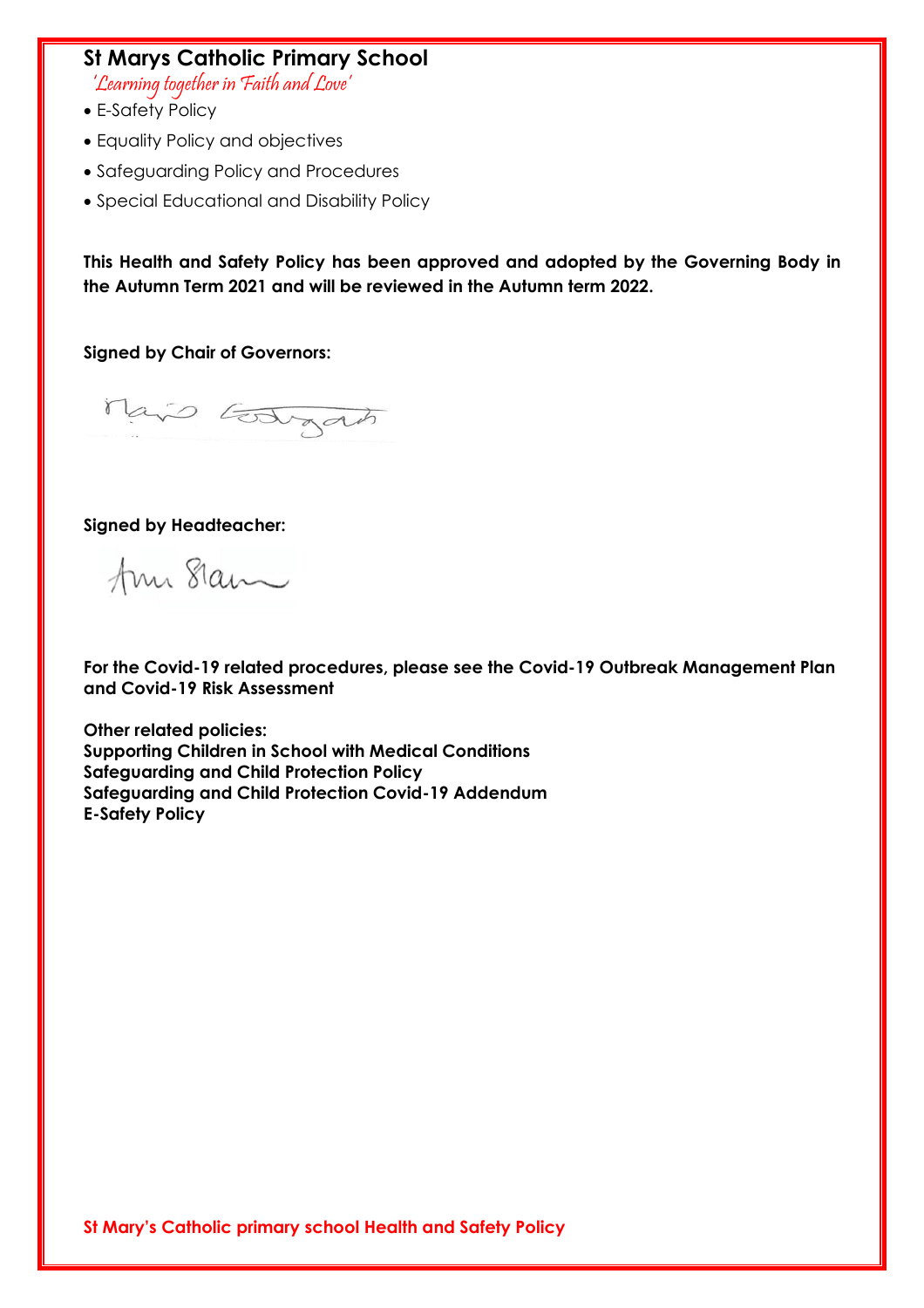'Learning together in Faith and Love'

<span id="page-18-0"></span>**Appendix 1. Fire safety checklist**

| <b>ISSUE TO CHECK</b>                                                                    | YES/NO |
|------------------------------------------------------------------------------------------|--------|
| regulations prominently<br>fire<br>Are<br>displayed?                                     |        |
| Is fire-fighting equipment, including fire<br>blankets, in place?                        |        |
| Does fire-fighting equipment give details<br>for the type of fire it should be used for? |        |
| Are fire exits clearly labelled?                                                         |        |
| fire doors fitted with self-closing<br>Are<br>mechanisms?                                |        |
| Are flammable materials stored away<br>from open flames?                                 |        |
| Do all staff and pupils understand what to<br>do in the event of a fire?                 |        |
| Can you easily hear the fire alarm from all<br>areas?                                    |        |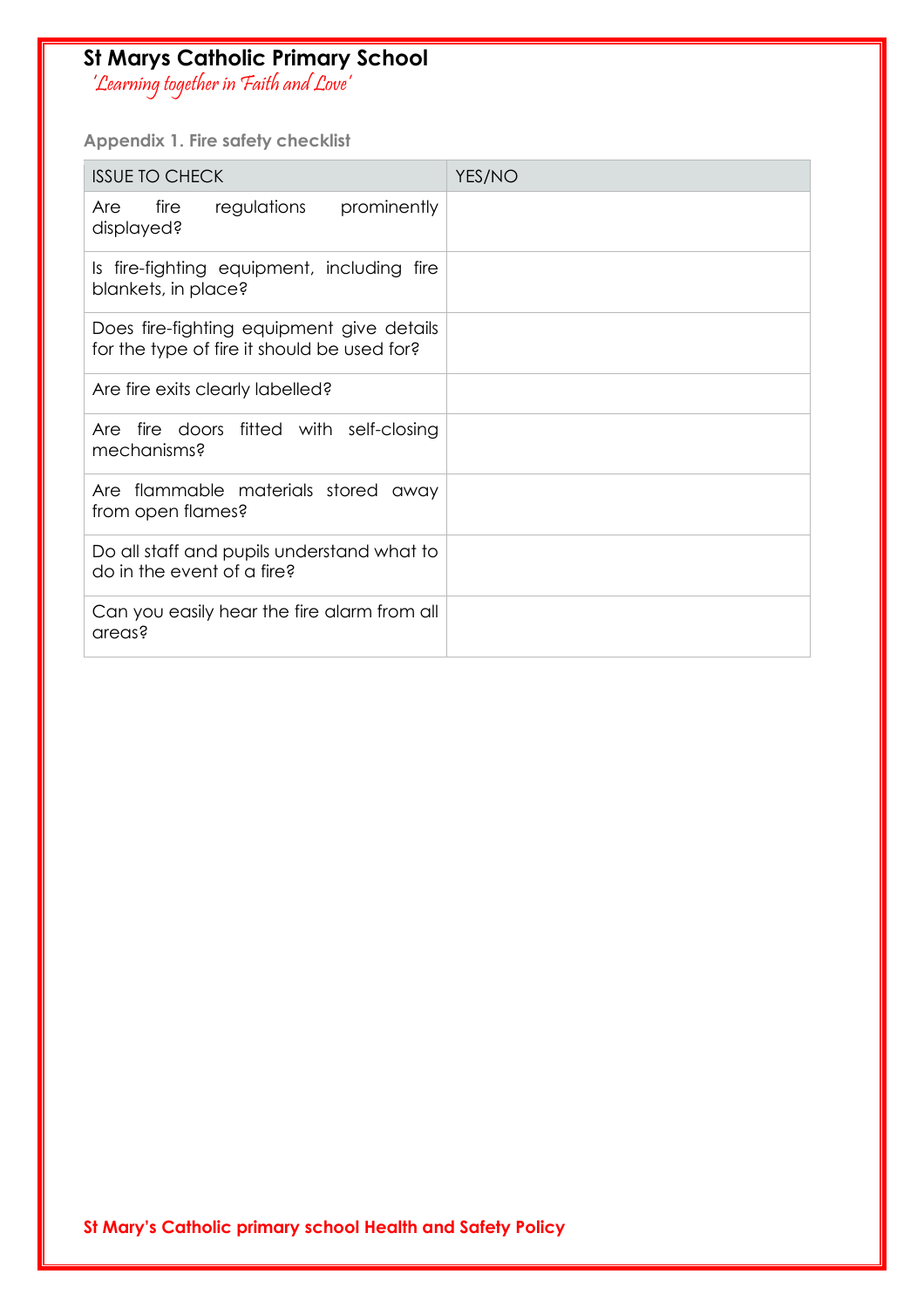<span id="page-19-0"></span>**Appendix 2. Accident report**

| <b>St Mary's Catholic Primary School</b>                                                                                                                   |                        |                                |  |
|------------------------------------------------------------------------------------------------------------------------------------------------------------|------------------------|--------------------------------|--|
|                                                                                                                                                            | <b>Accident Report</b> |                                |  |
| Name of injured person                                                                                                                                     |                        | <b>Role/class</b>              |  |
| Date and time of incident                                                                                                                                  |                        | <b>Location of</b><br>incident |  |
| <b>Incident details</b>                                                                                                                                    |                        |                                |  |
| Describe in detail what happened, how it happened and what injuries the person incurred                                                                    |                        |                                |  |
|                                                                                                                                                            |                        |                                |  |
|                                                                                                                                                            |                        |                                |  |
|                                                                                                                                                            |                        |                                |  |
| <b>Action taken</b>                                                                                                                                        |                        |                                |  |
|                                                                                                                                                            |                        |                                |  |
| Describe the steps taken in response to the incident, including any first aid treatment, and what happened<br>to the injured person immediately afterwards |                        |                                |  |
|                                                                                                                                                            |                        |                                |  |
|                                                                                                                                                            |                        |                                |  |
| Follow-up action required                                                                                                                                  |                        |                                |  |
| Outline what steps the school will take to check on the injured person, and what it will do to reduce the risk<br>of the incident happening again          |                        |                                |  |
|                                                                                                                                                            |                        |                                |  |
|                                                                                                                                                            |                        |                                |  |
|                                                                                                                                                            |                        |                                |  |
|                                                                                                                                                            |                        |                                |  |
| Name of person attending<br>the incident                                                                                                                   |                        |                                |  |
| <b>Signature</b>                                                                                                                                           |                        | <b>Date</b>                    |  |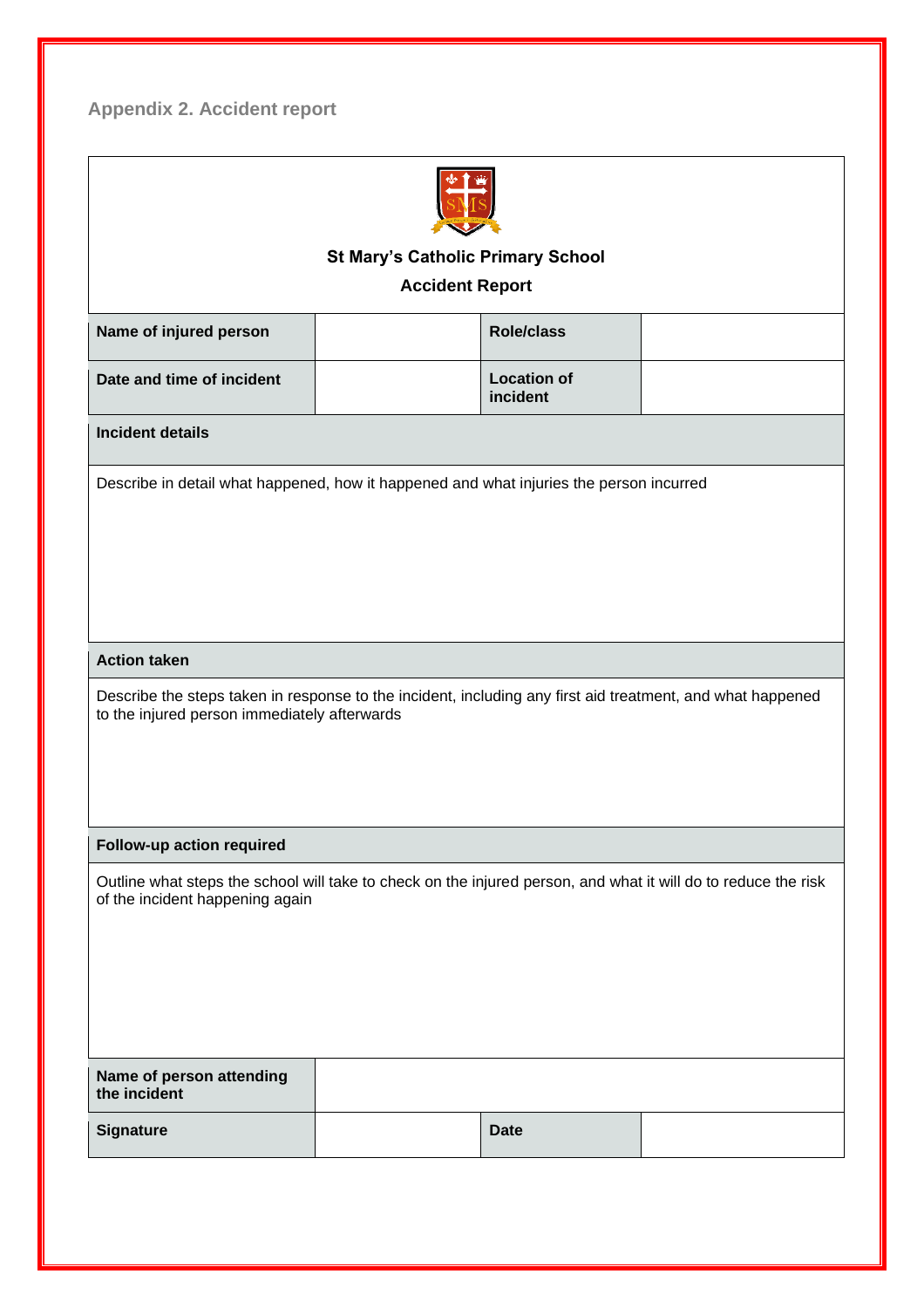'Learning together in Faith and Love'

<span id="page-20-0"></span>**Appendix 3. Asbestos record**



# **St Mary's Catholic Primary School**

**Asbestos Record**

| Location | <b>Product</b> | How<br>much | <b>Surface</b><br>coating | <b>Condition</b> | Ease of<br>access | <b>Asbestos</b><br>type | <b>Comment</b> |
|----------|----------------|-------------|---------------------------|------------------|-------------------|-------------------------|----------------|
|          |                |             |                           |                  |                   |                         |                |
|          |                |             |                           |                  |                   |                         |                |
|          |                |             |                           |                  |                   |                         |                |
|          |                |             |                           |                  |                   |                         |                |
|          |                |             |                           |                  |                   |                         |                |
|          |                |             |                           |                  |                   |                         |                |
|          |                |             |                           |                  |                   |                         |                |
|          |                |             |                           |                  |                   |                         |                |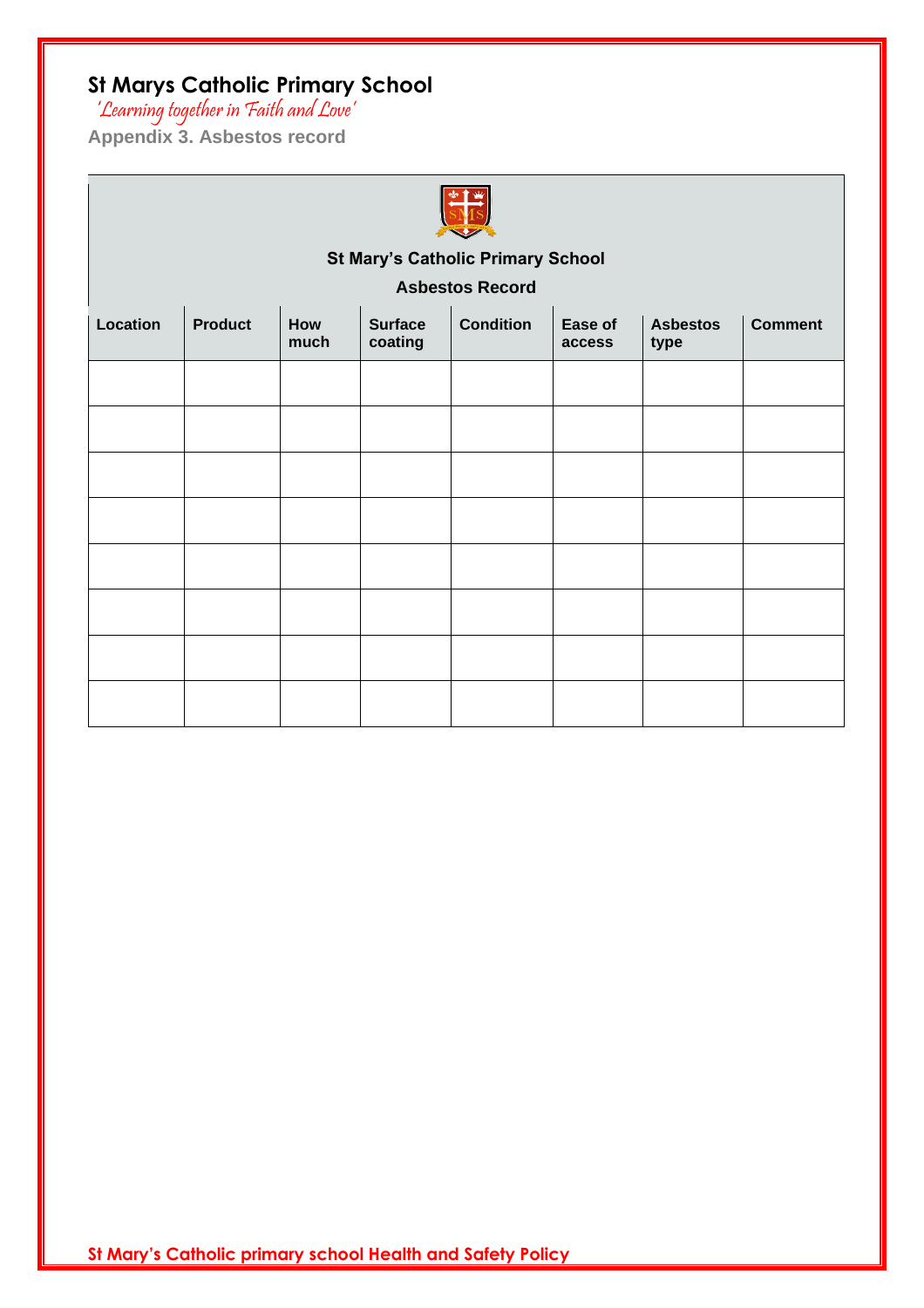#### <span id="page-21-0"></span>**Appendix 4. Recommended absence period for preventing the spread of infection**

This list of recommended absence periods for preventing the spread of infection is taken from non-statutory guidance for schools and other childcare settings from Public Health England. For each of these infections or complaints, there is further information in the guidance on the symptoms, how it spreads and some 'do's and [don'ts' to follow that you can check.](https://www.gov.uk/government/publications/health-protection-in-schools-and-other-childcare-facilities/chapter-9-managing-specific-infectious-diseases)

| Infection or complaint                                        | Recommended period to be kept away from school or nursery                                                                                                                                                                                                                                                                                                                                                                                                                 |
|---------------------------------------------------------------|---------------------------------------------------------------------------------------------------------------------------------------------------------------------------------------------------------------------------------------------------------------------------------------------------------------------------------------------------------------------------------------------------------------------------------------------------------------------------|
| Athlete's foot                                                | None.                                                                                                                                                                                                                                                                                                                                                                                                                                                                     |
| Campylobacter                                                 | Until 48 hours after symptoms have stopped.                                                                                                                                                                                                                                                                                                                                                                                                                               |
| <b>Chicken pox (shingles)</b>                                 | Cases of chickenpox are generally infectious from 2 days before the rash<br>appears to 5 days after the onset of rash. Although the usual exclusion period<br>is 5 days, all lesions should be crusted over before children return to nursery<br>or school.<br>A person with shingles is infectious to those who have not had chickenpox<br>and should be excluded from school if the rash is weeping and cannot be<br>covered or until the rash is dry and crusted over. |
| <b>Cold sores</b>                                             | None.                                                                                                                                                                                                                                                                                                                                                                                                                                                                     |
| Rubella (German measles)                                      | 5 days from appearance of the rash.                                                                                                                                                                                                                                                                                                                                                                                                                                       |
| Hand, foot and mouth                                          | Children are safe to return to school or nursery as soon as they are feeling<br>better, there is no need to stay off until the blisters have all healed.                                                                                                                                                                                                                                                                                                                  |
| Impetigo                                                      | Until lesions are crusted and healed, or 48 hours after starting antibiotic<br>treatment.                                                                                                                                                                                                                                                                                                                                                                                 |
| <b>Measles</b>                                                | Cases are infectious from 4 days before onset of rash to 4 days after so it is<br>important to ensure cases are excluded from school during this period.                                                                                                                                                                                                                                                                                                                  |
| Ringworm                                                      | Exclusion not needed once treatment has started.                                                                                                                                                                                                                                                                                                                                                                                                                          |
| <b>Scabies</b>                                                | The infected child or staff member should be excluded until after the first<br>treatment has been carried out.                                                                                                                                                                                                                                                                                                                                                            |
| <b>Scarlet fever</b>                                          | Children can return to school 24 hours after commencing appropriate<br>antibiotic treatment. If no antibiotics have been administered the person will be<br>infectious for 2 to 3 weeks. If there is an outbreak of scarlet fever at the school<br>or nursery, the health protection team will assist with letters and factsheet to<br>send to parents or carers and staff.                                                                                               |
| Slapped cheek syndrome,<br>Parvovirus B19, Fifth's<br>disease | None (not infectious by the time the rash has developed).                                                                                                                                                                                                                                                                                                                                                                                                                 |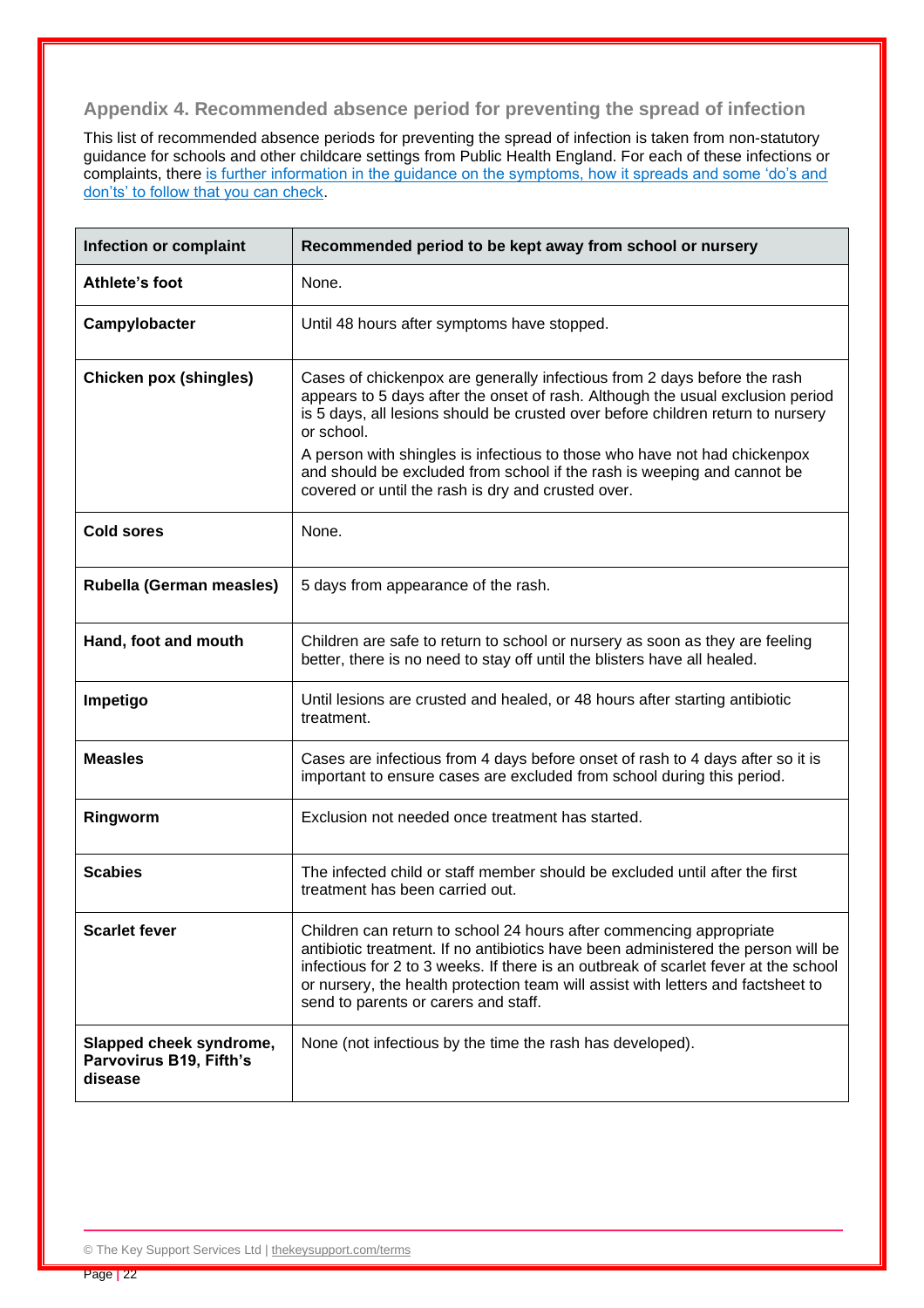'Learning together in Faith and Love'

| <b>Bacillary Dysentery</b><br>(Shigella)       | Microbiological clearance is required for some types of shigella species prior<br>to the child or food handler returning to school.                                                                                                                                                                                                                                  |
|------------------------------------------------|----------------------------------------------------------------------------------------------------------------------------------------------------------------------------------------------------------------------------------------------------------------------------------------------------------------------------------------------------------------------|
|                                                |                                                                                                                                                                                                                                                                                                                                                                      |
| Diarrhoea and/or vomiting<br>(Gastroenteritis) | Children and adults with diarrhoea or vomiting should be excluded until 48<br>hours after symptoms have stopped and they are well enough to return. If<br>medication is prescribed, ensure that the full course is completed and there is<br>no further diarrhoea or vomiting for 48 hours after the course is completed.                                            |
|                                                | For some gastrointestinal infections, longer periods of exclusion from school<br>are required and there may be a need to obtain microbiological clearance. For<br>these groups, your local health protection team, school health advisor or<br>environmental health officer will advise.                                                                             |
|                                                | If a child has been diagnosed with cryptosporidium, they should NOT go<br>swimming for 2 weeks following the last episode of diarrhoea.                                                                                                                                                                                                                              |
| <b>Cryptosporidiosis</b>                       | Until 48 hours after symptoms have stopped.                                                                                                                                                                                                                                                                                                                          |
| E. coli (verocytotoxigenic<br>or VTEC)         | The standard exclusion period is until 48 hours after symptoms have resolved.<br>However, some people pose a greater risk to others and may be excluded<br>until they have a negative stool sample (for example, pre-school infants, food<br>handlers, and care staff working with vulnerable people). The health protection<br>team will advise in these instances. |
| <b>Food poisoning</b>                          | Until 48 hours from the last episode of vomiting and diarrhoea and they are<br>well enough to return. Some infections may require longer periods (local<br>health protection team will advise).                                                                                                                                                                      |
| <b>Salmonella</b>                              | Until 48 hours after symptoms have stopped.                                                                                                                                                                                                                                                                                                                          |
| <b>Typhoid and Paratyphoid</b><br>fever        | Seek advice from environmental health officers or the local health protection<br>team.                                                                                                                                                                                                                                                                               |
| Flu (influenza)                                | Until recovered.                                                                                                                                                                                                                                                                                                                                                     |
| <b>Tuberculosis (TB)</b>                       | Pupils and staff with infectious TB can return to school after 2 weeks of<br>treatment if well enough to do so and as long as they have responded to anti-<br>TB therapy. Pupils and staff with non-pulmonary TB do not require exclusion<br>and can return to school as soon as they are well enough.                                                               |
| <b>Whooping cough</b><br>(pertussis)           | A child or staff member should not return to school until they have had 48<br>hours of appropriate treatment with antibiotics and they feel well enough to do<br>so or 21 days from onset of illness if no antibiotic treatment.                                                                                                                                     |
| Conjunctivitis                                 | None.                                                                                                                                                                                                                                                                                                                                                                |
| Giardia                                        | Until 48 hours after symptoms have stopped.                                                                                                                                                                                                                                                                                                                          |